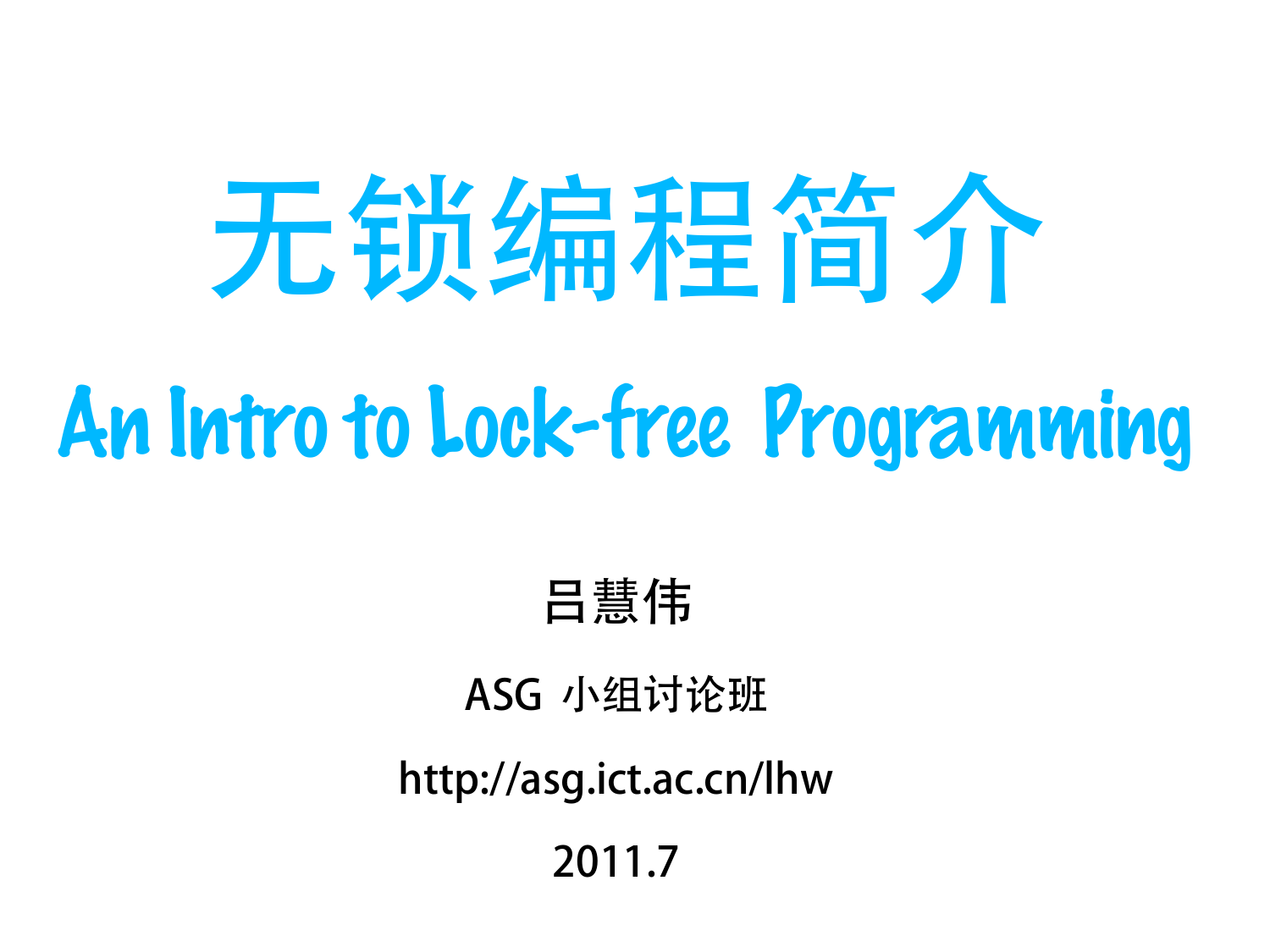### 提纲

- 无锁编程概述
	- ‒ 动机:锁开销影响并行程序扩展性
	- ‒ What/Why/How
- 无锁编程实例
	- ‒ 无锁队列
- 无锁编程研究问题
	- ‒ 事务内存
	- ‒ 无锁数据结构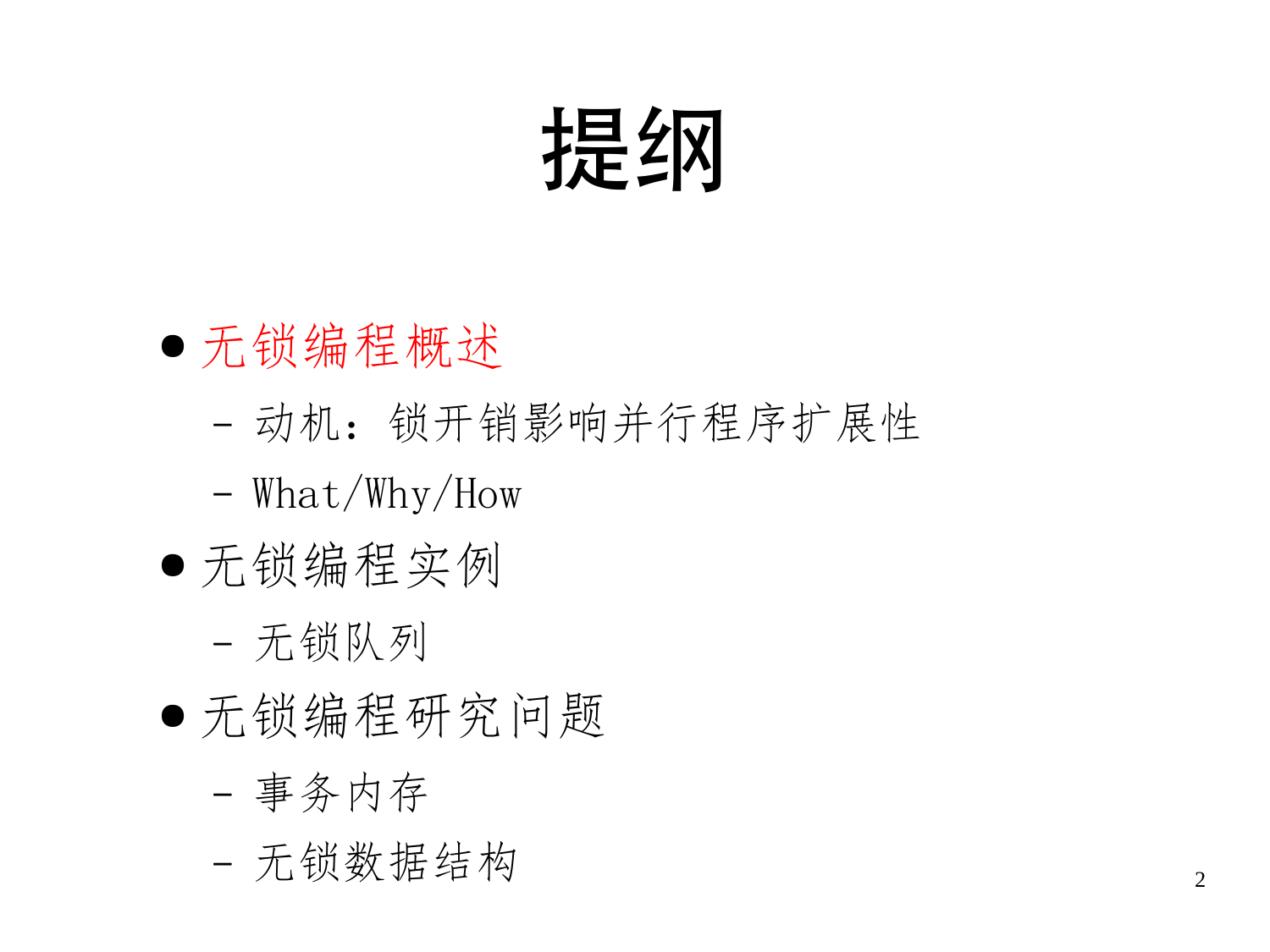#### Multicore Scaling Process



Art of Multiprocessor Programming 3 [Maurice 08]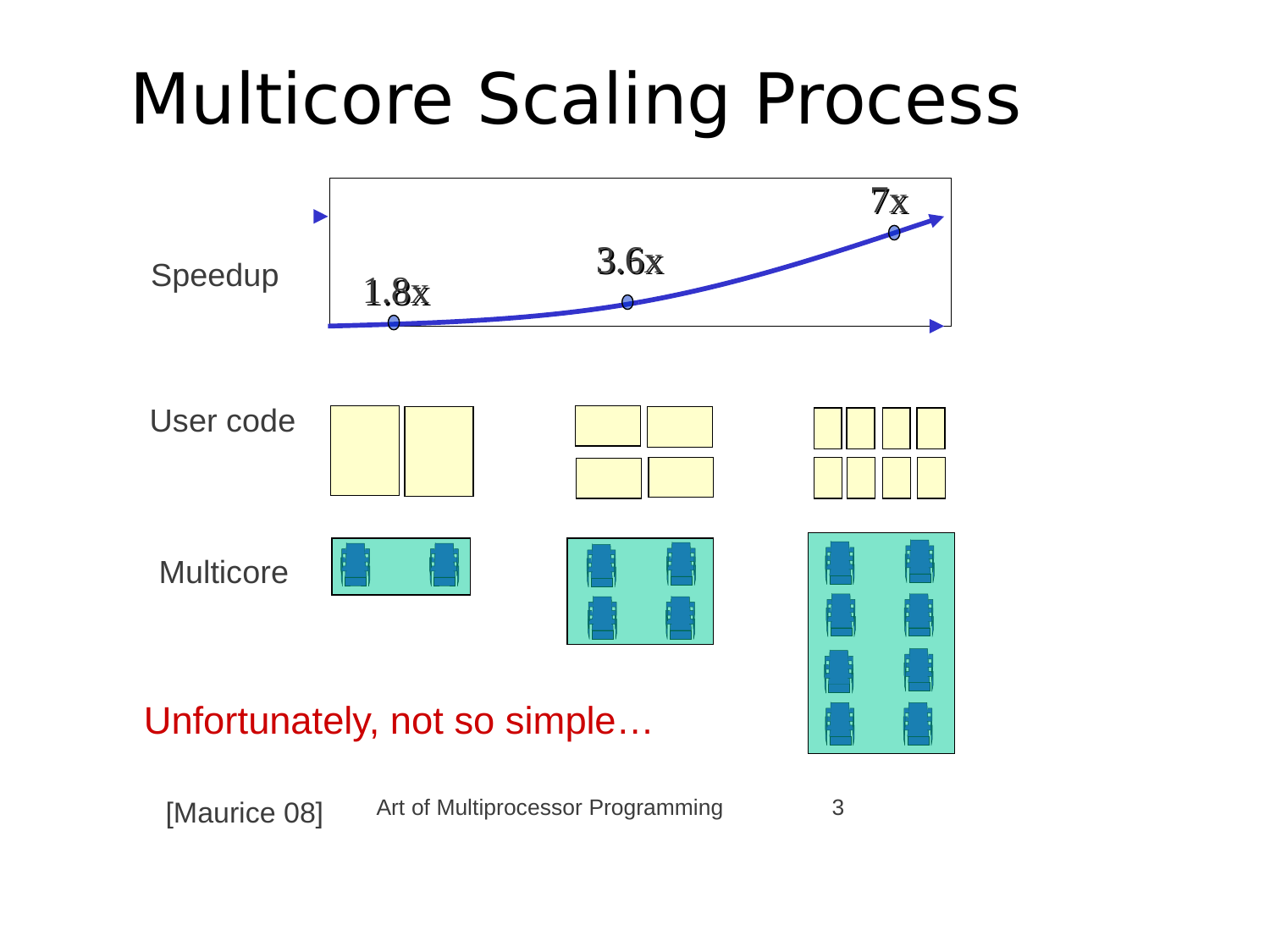#### Real-World Scaling Process



#### Parallelization and Synchronization require great care…

Art of Multiprocessor Programming 4 [Maurice 08]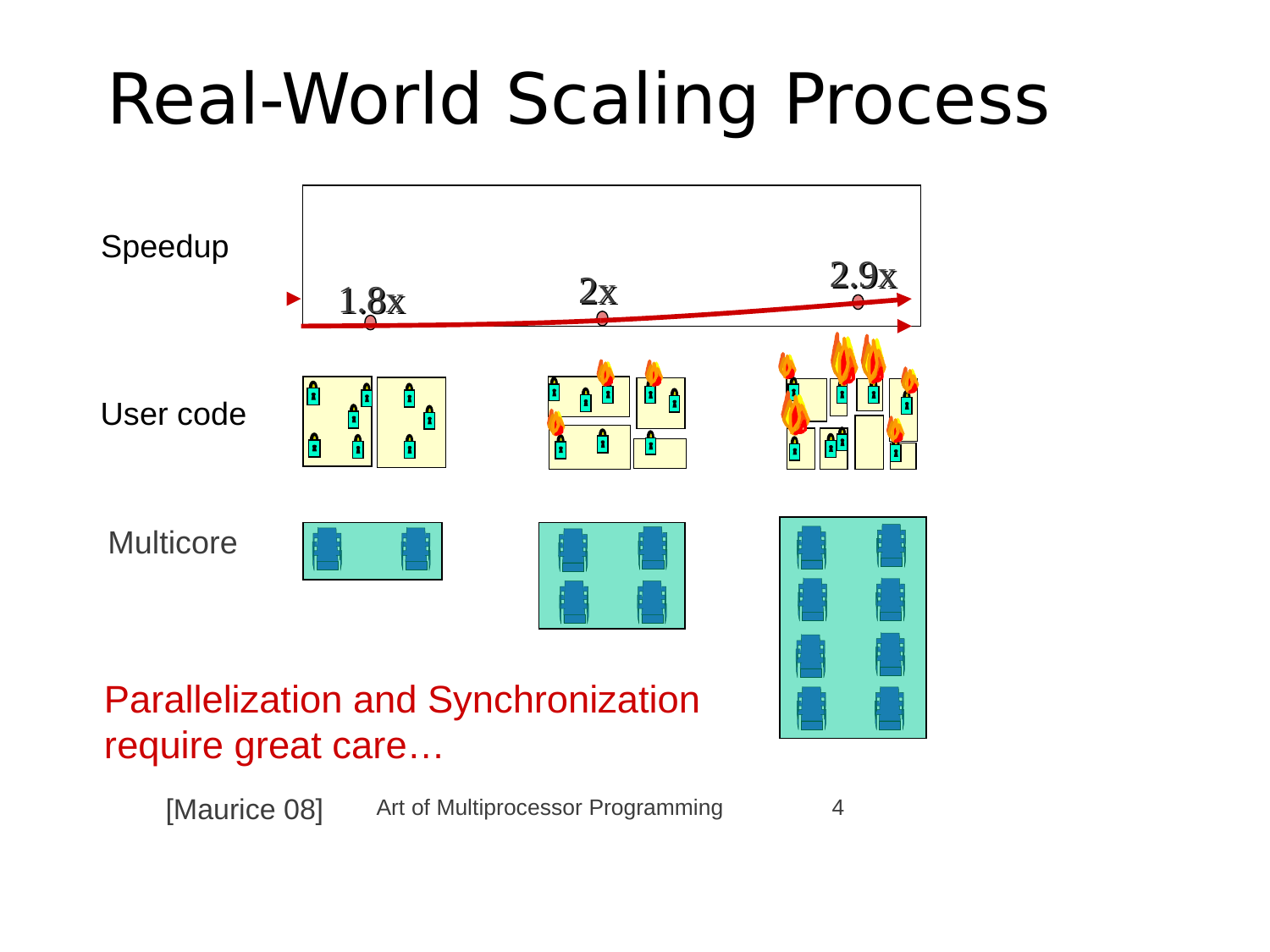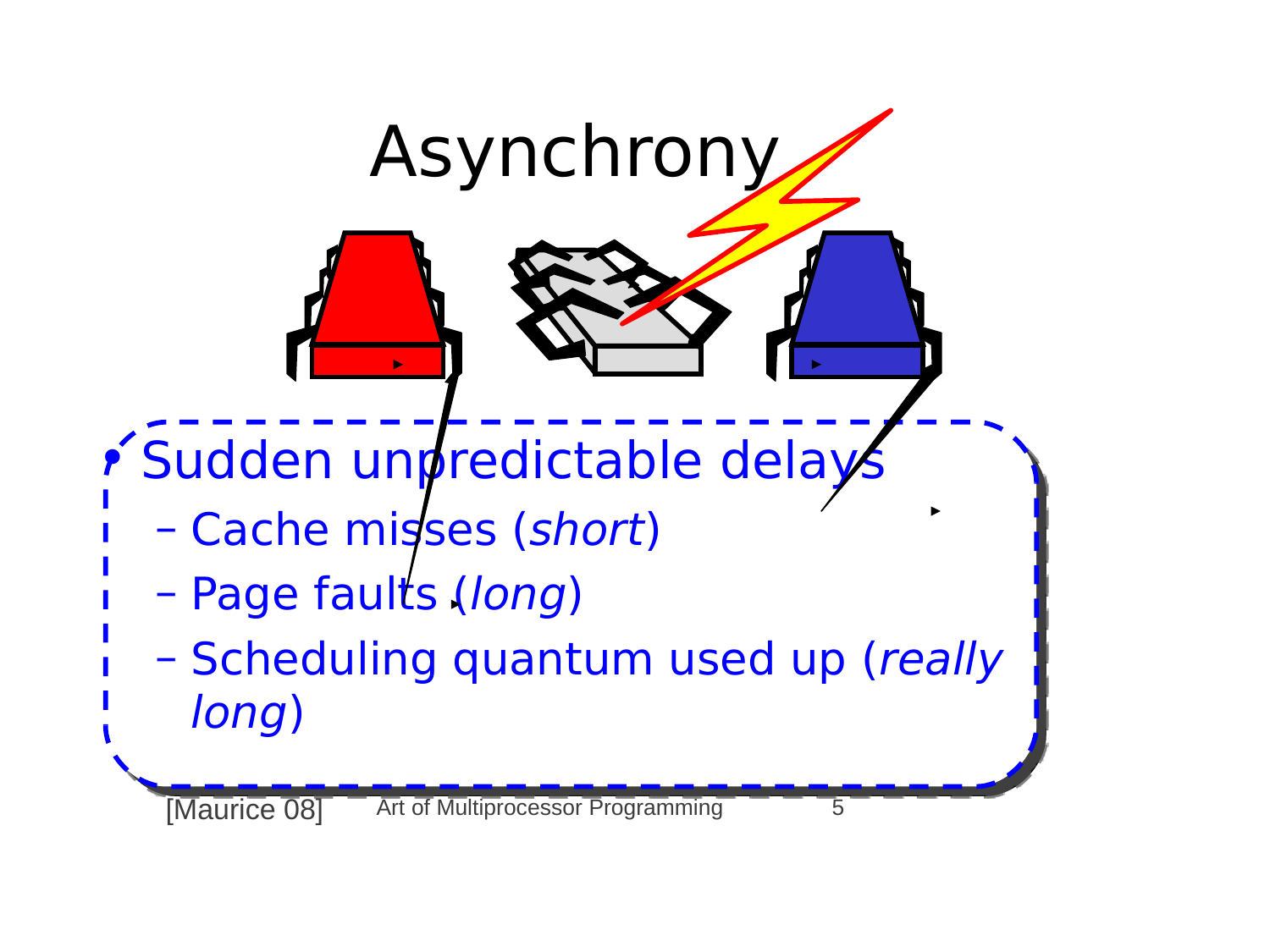## What: 什么是无锁编程?

- 如果一个共享数据结构的操作不需要互 斥,那么它是无锁的。如果一个进程在操 作中间被中断,其他进程的操作不受影 响。 [Herlihy 1991]
- 并行算法同步的分类
	- ‒ 阻塞同步 (mutex,semaphore,...)
	- ‒ 无阻塞同步 [LLF10]
		- 无等待∈无锁∈无阻碍
		- wait-free∈lock-free∈obstruction-free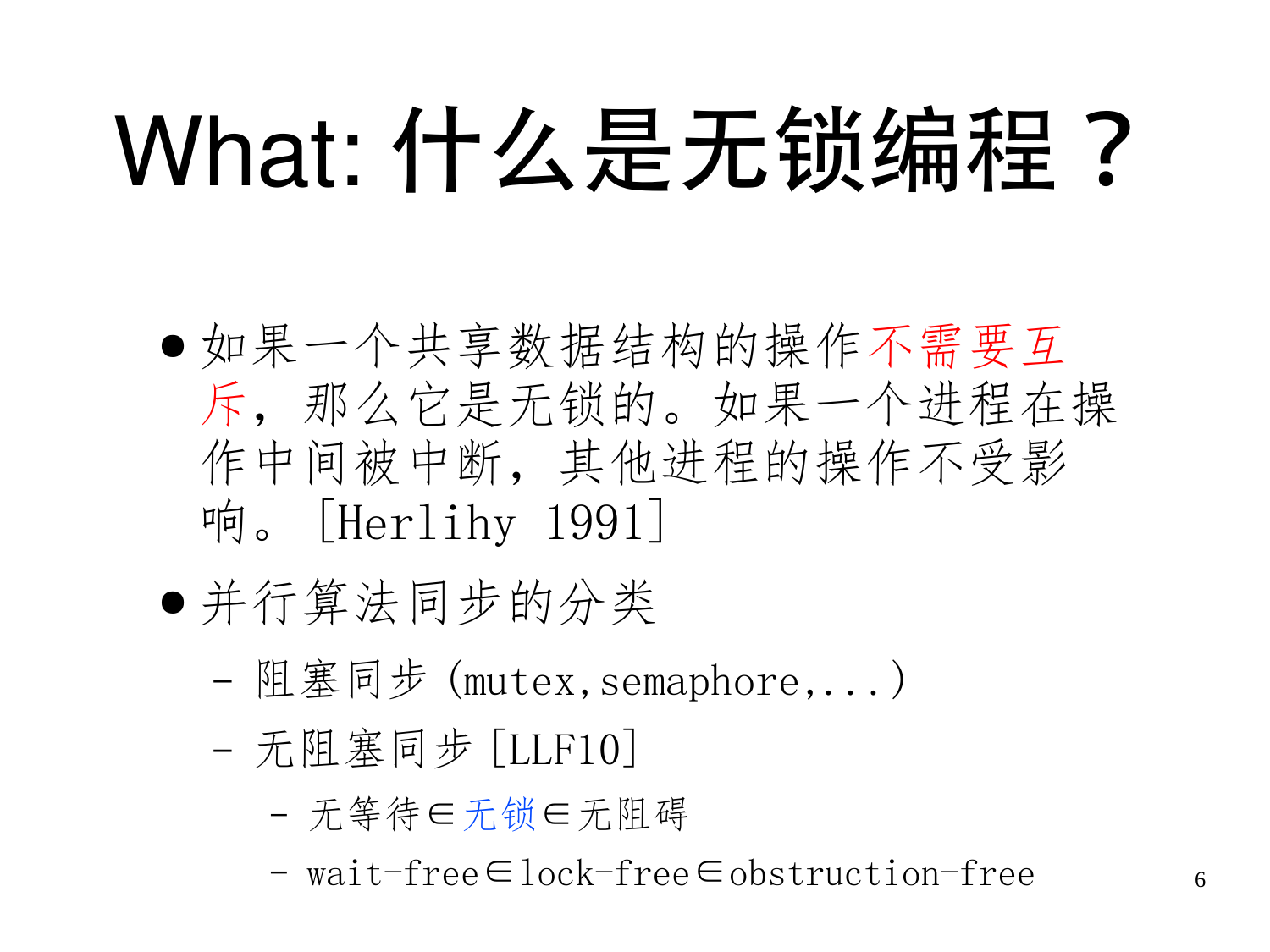## Why: 为什么要无锁?

#### ● 性能考虑

- ‒ 对一些应用性能更好
- 避免锁的使用引起的错误和问题
	- ‒ 死锁:两个以上进程互等结束
	- ‒ Convoy :多个进程反复竞争同一个锁,抢占 锁失败后强制上下文切换。引起性能下降。
	- ‒ 优先级反转:低优先级进程拥有锁时被抢占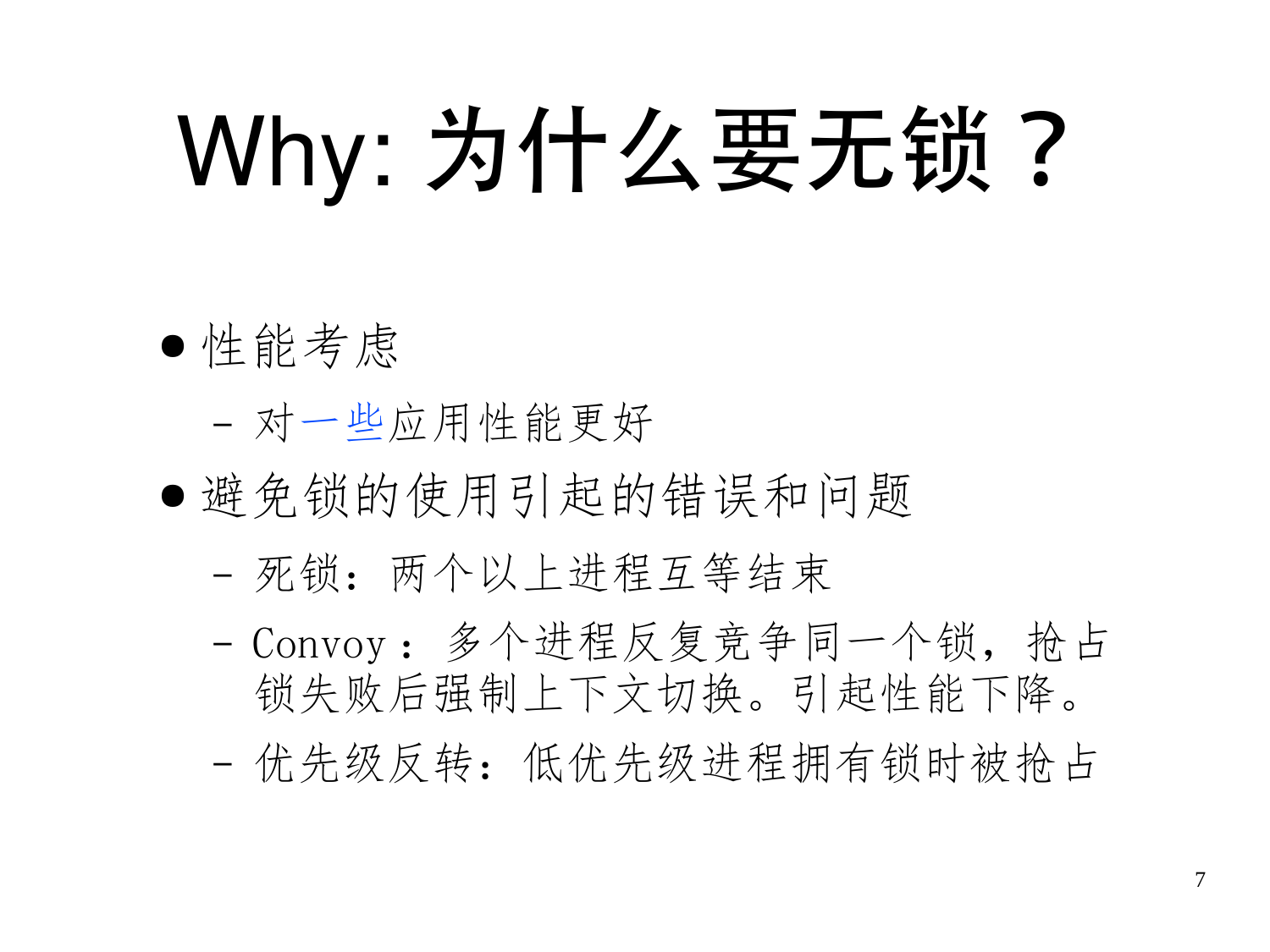## How: 如何无锁?

- 方法: 像事务一样操作 [DRD08], 知道谁拥 有数据
	- ‒ 不同进程对私有数据更新互相隔离
	- 提交操作是原子的: 或者成功, 或者丢弃
	- ‒ 一致性:确保从一个状态变到另一状态
- 工具:原子指令
- 使用注意点
	- ‒ 无锁算法要求从硬件并行的角度考虑算法
	- ‒ 设计通用无锁算法很困难,一般只设计无锁的数 据结构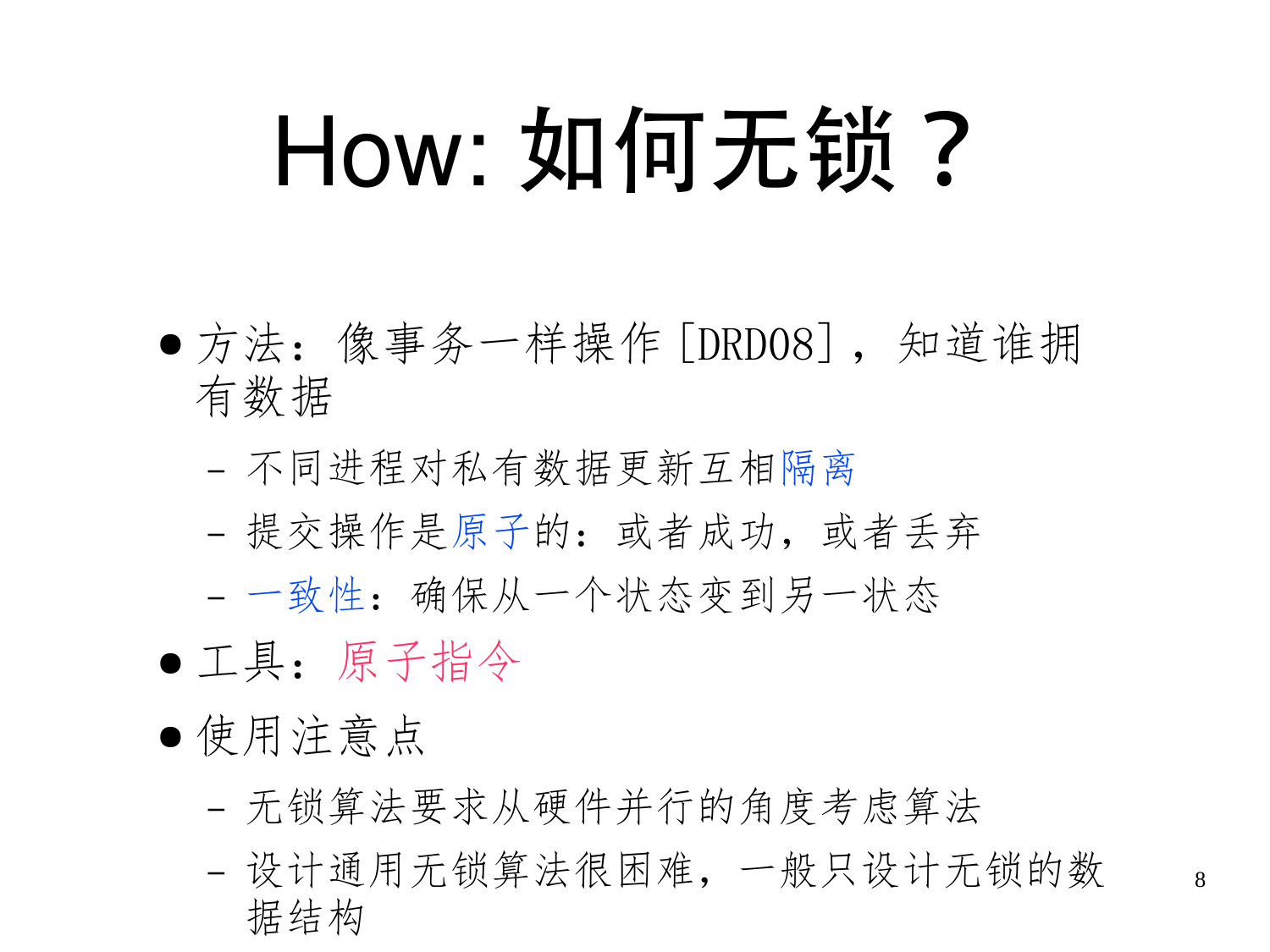### 提纲

- 无锁编程概述
- 无锁编程实例
	- ‒ 单生产者单消费者 FIFO :不需要原子指令
	- ‒ 多生产者多消费者 FIFO :原子指令
	- ‒ 无锁堆栈、 ABA 问题
- 无锁编程研究问题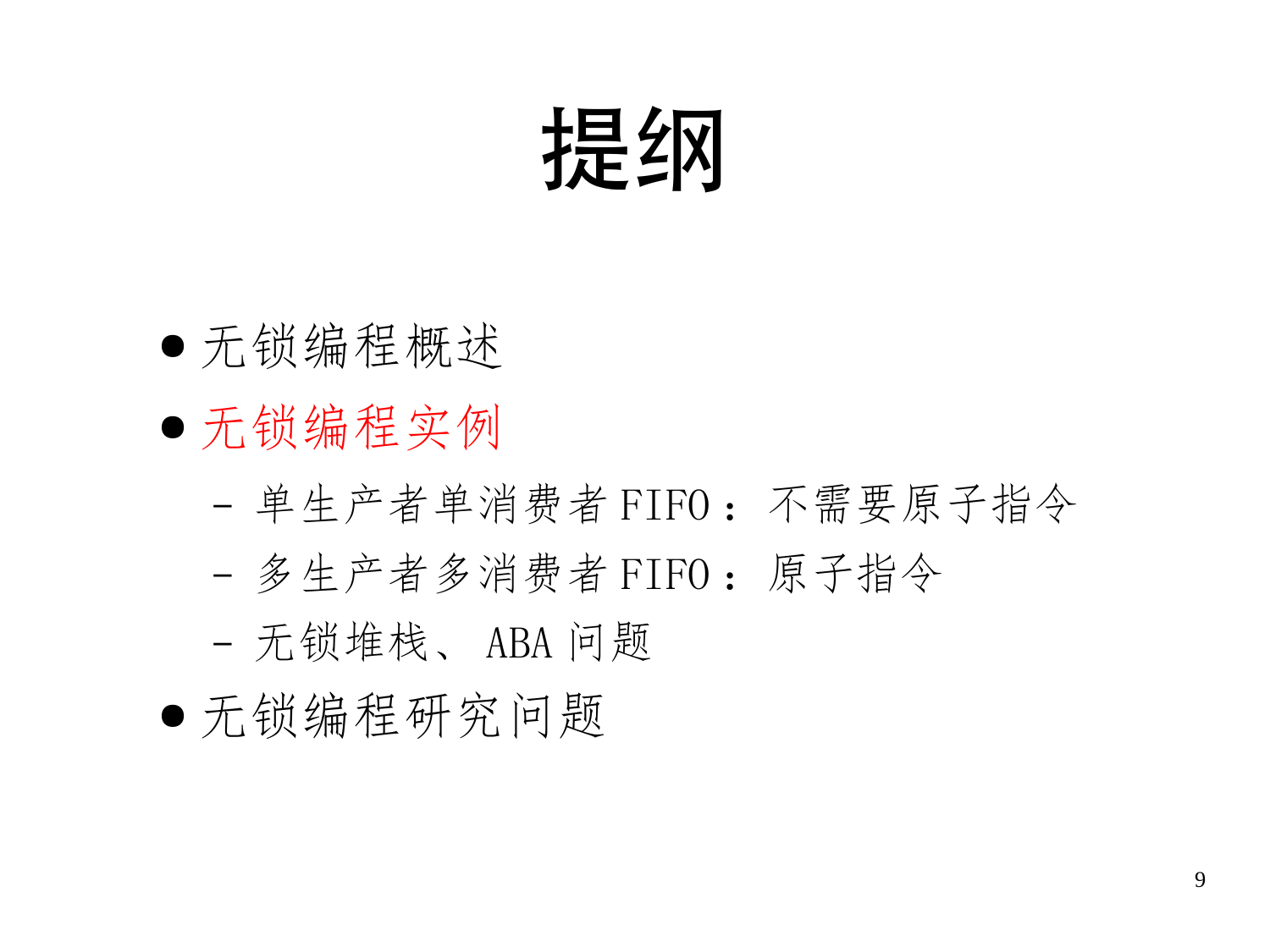## Lamport's Lock-Free Ring Buffer

[Lamport, Comm. of ACM, 1977]

● Operate on control variables: **read** and **write**, which resp. point to next read and write slots



slide taken from [Lee10]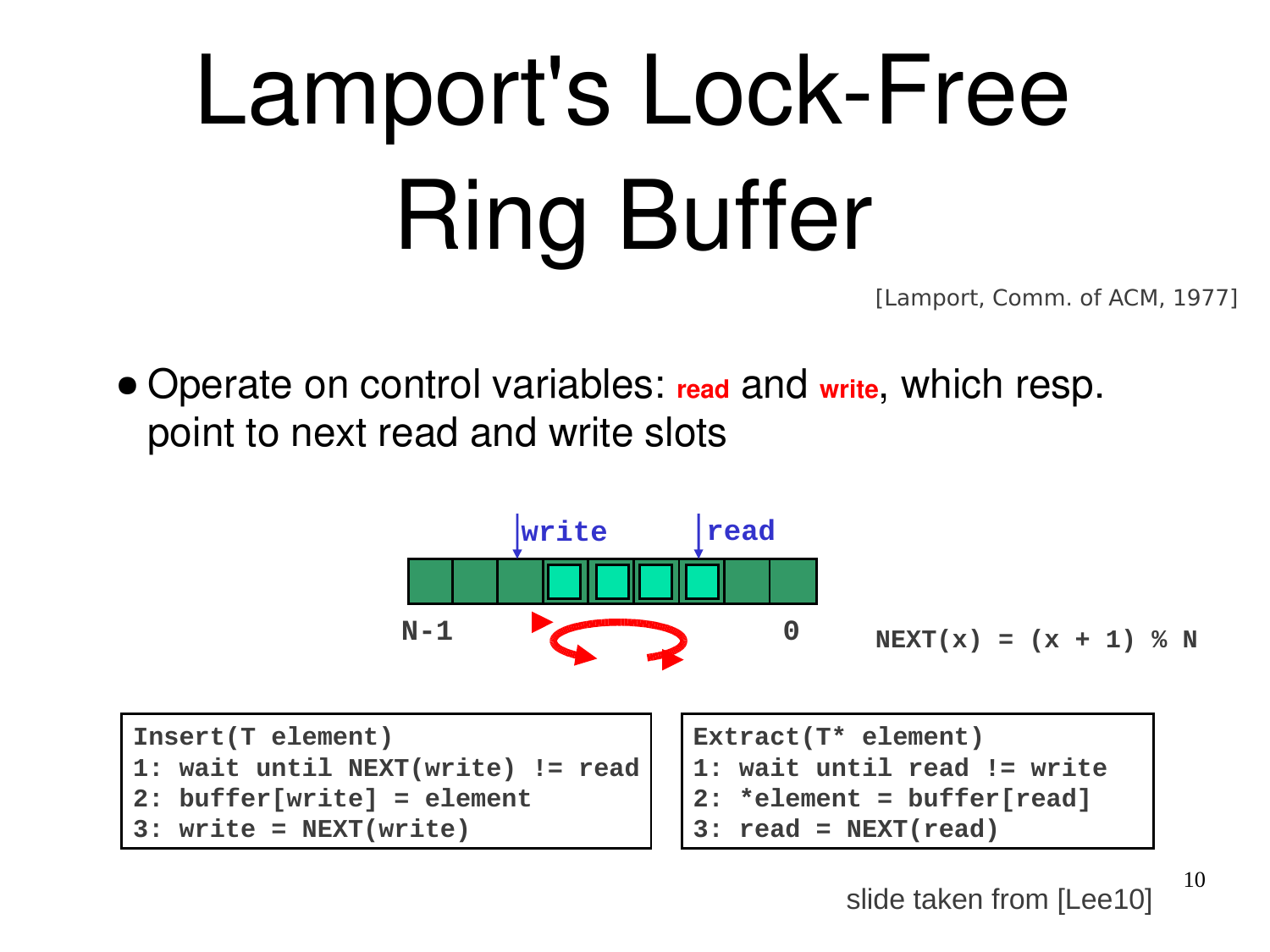#### Compare-and-Swap

val CAS ( val\* addr, val old, val new) val prev =  $*addr;$ if (prev == old) {  $*addr = new;$  } return prev;

 $\circ$  CMPXCHG (with "lock") – Intel x86 o Load Linked / Store Conditional – MIPS, PowerPC

atomically

slide taken from [CS380D]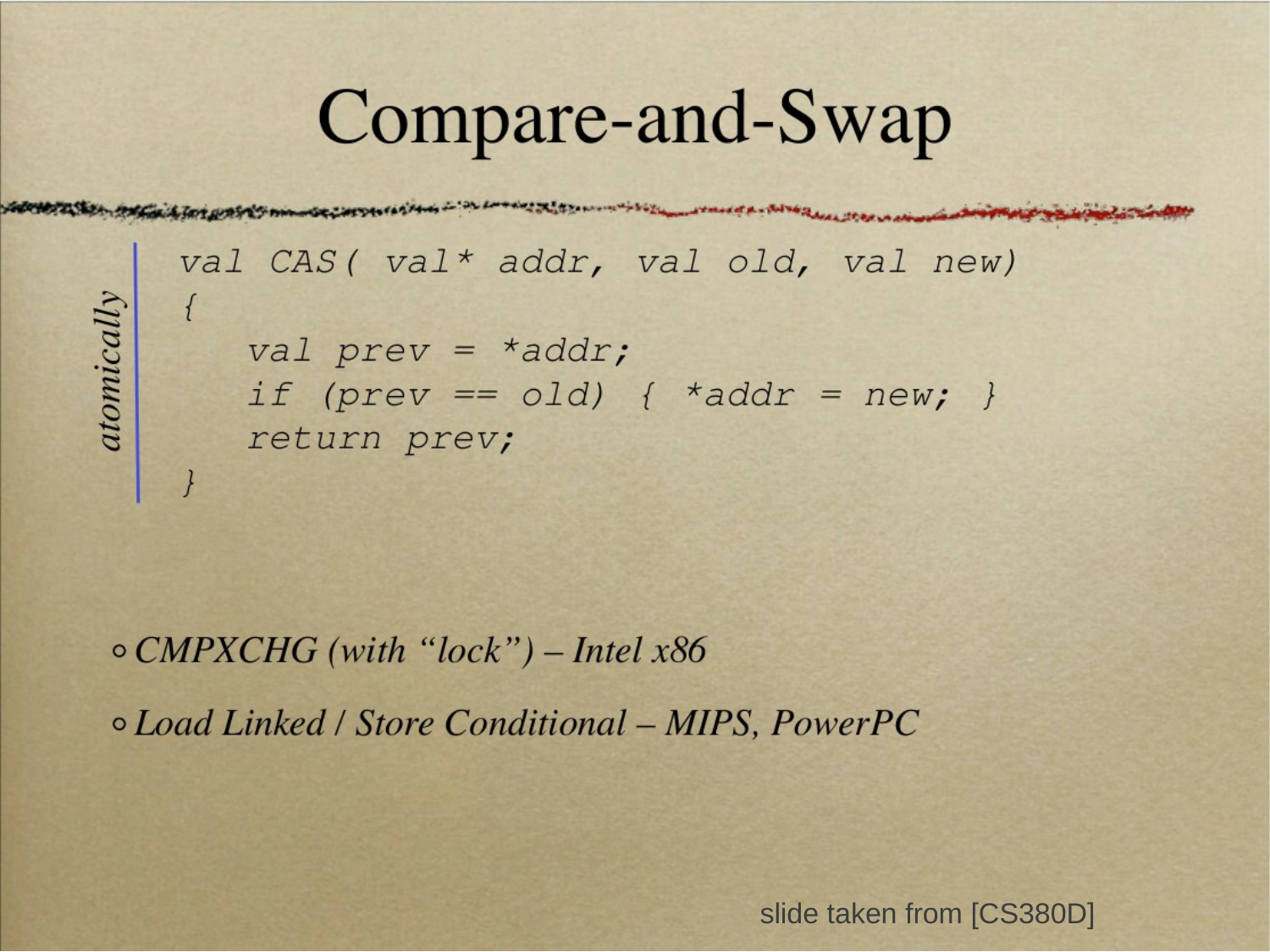

#### Atomic & Consistency: cmpxchg Isolation: 私有数据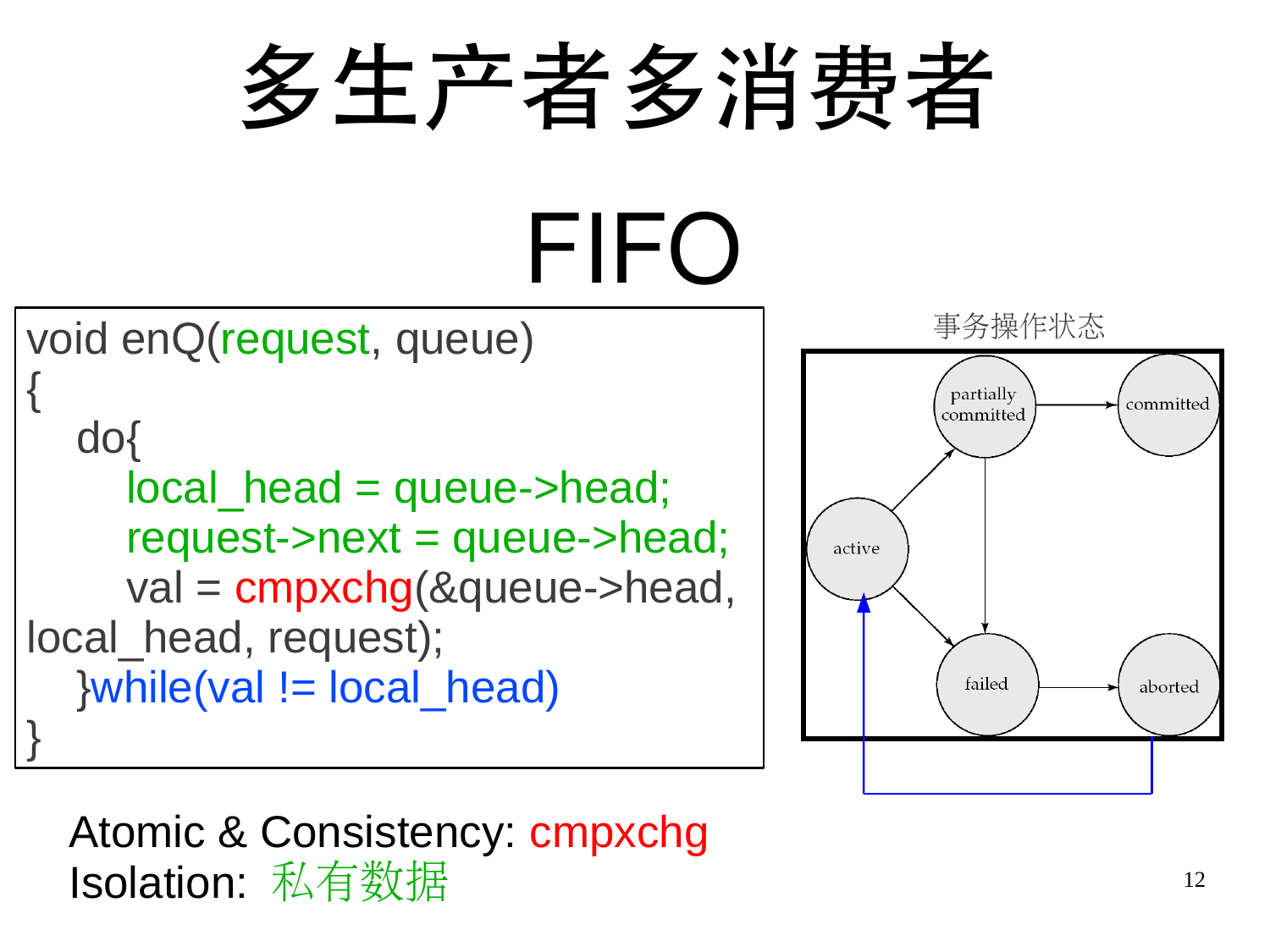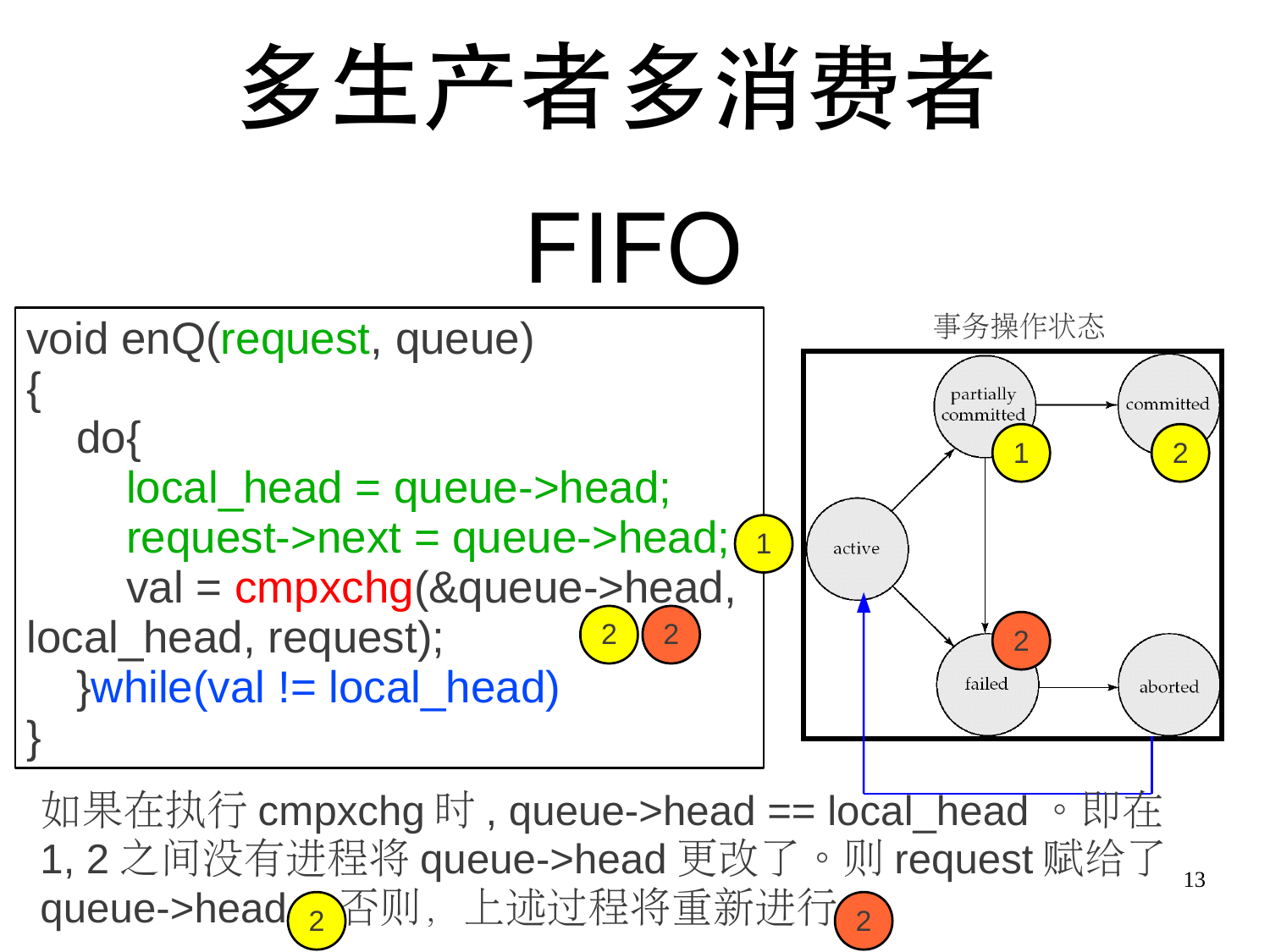## 无锁堆栈

struct elem { elem \*link any data; }

elem \*qhead;

| Push (elem *x)               |                              |
|------------------------------|------------------------------|
| do                           | $d_{0}$                      |
| $old = qhead;$               | $old = qhead;$               |
| $x$ ->link = old;            | $new = old$ - $link$ ;       |
| $new = x$ ;                  | $cc = CAS(qhead, old, new);$ |
| $cc = CAS(qhead, old, new);$ | until $(cc == old)$          |
| until $(cc == old)$          | return old;                  |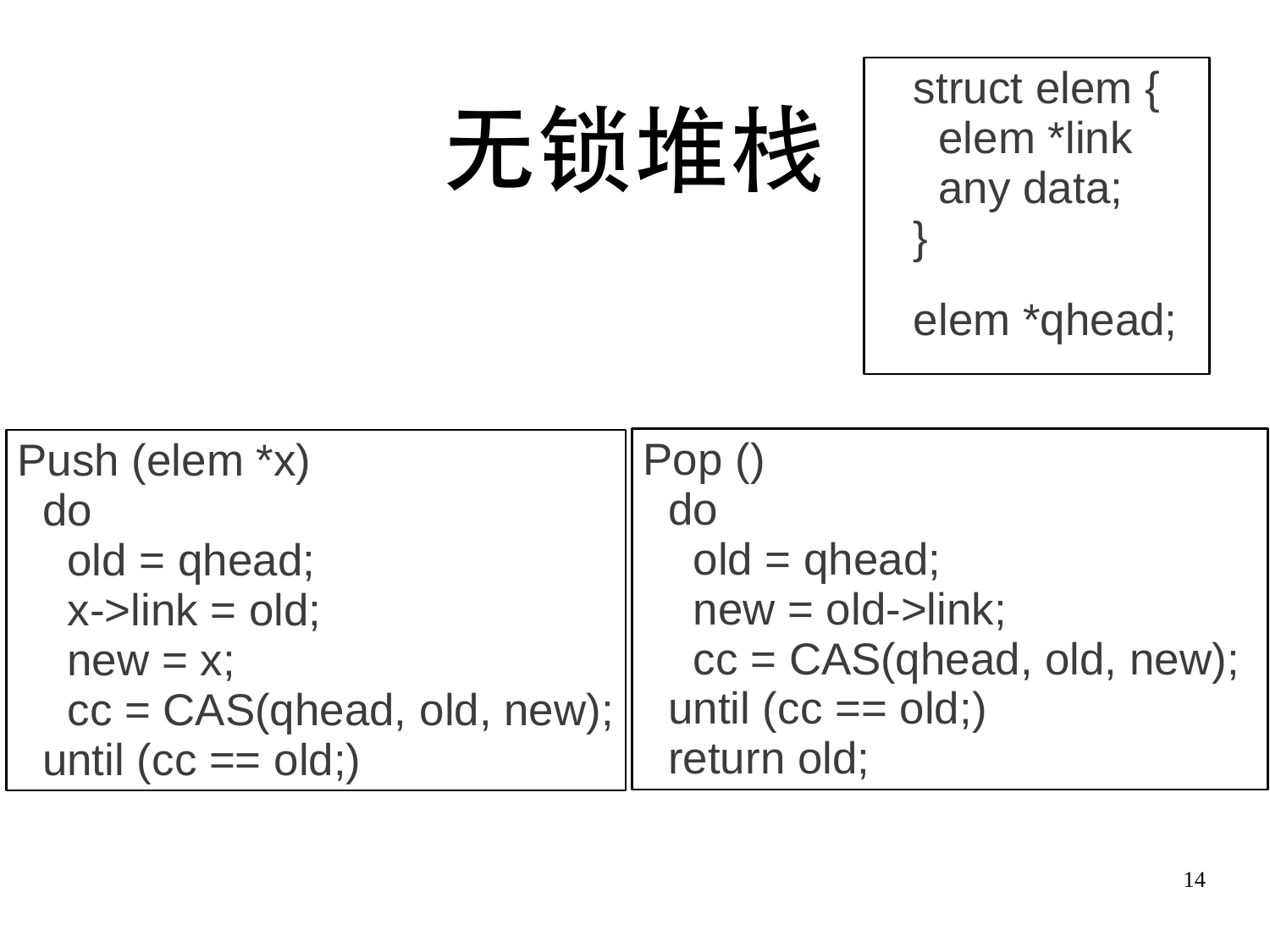#### $pop()$ ;  $pop()$ ;  $push(A)$ ;  $pop()$ ;  $\neg \top c$  $pop(); pop(); pop(); pop(); push(A); \tightharpoonup_{A}$ 正确执行:



#### thread 1: pop()

thread 2: pop() pop() push(A)

## ABA 问题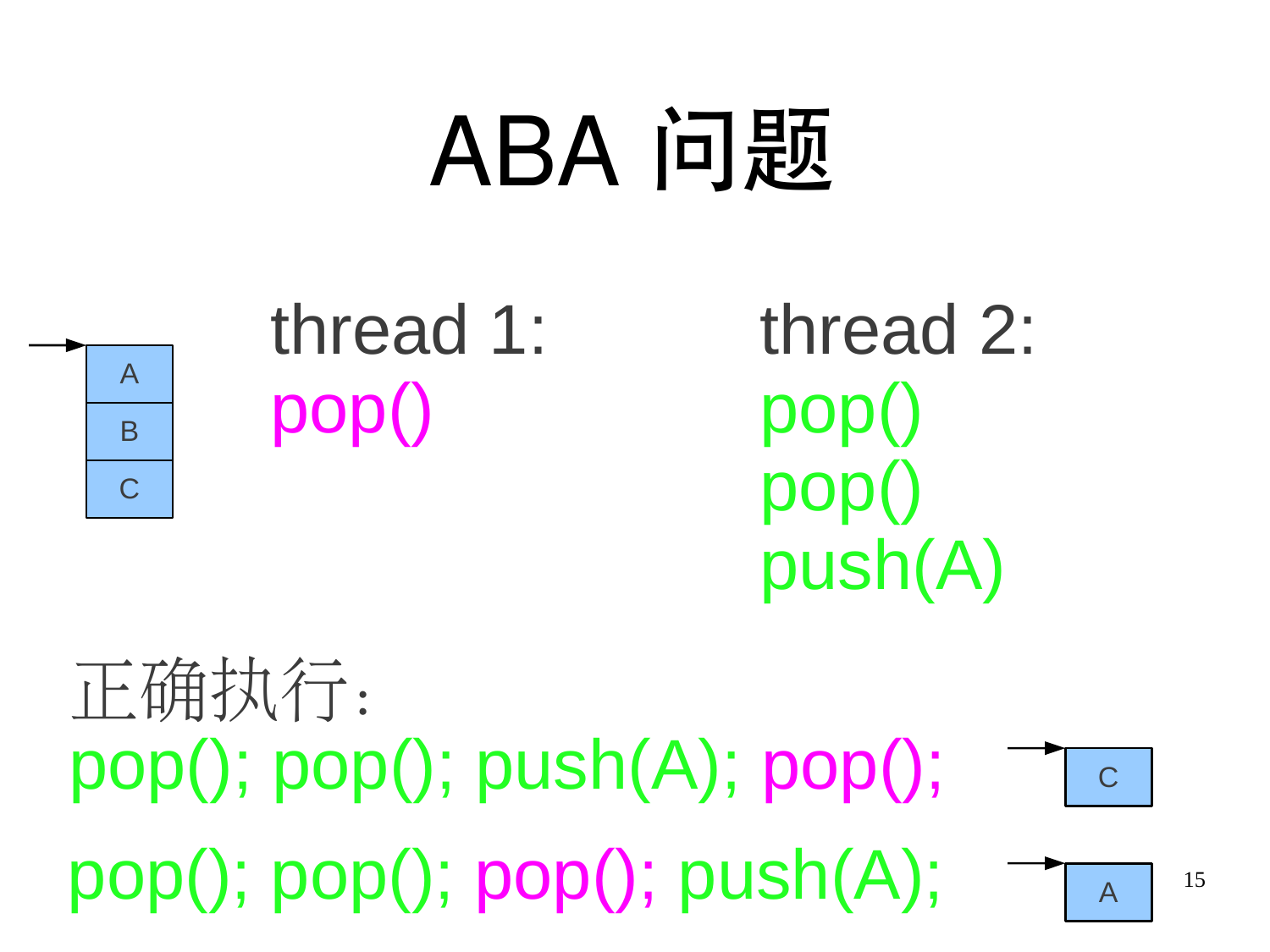

pop()  $ret = A$ ;  $next = B;$  // interrupted CAS(A,A,B)

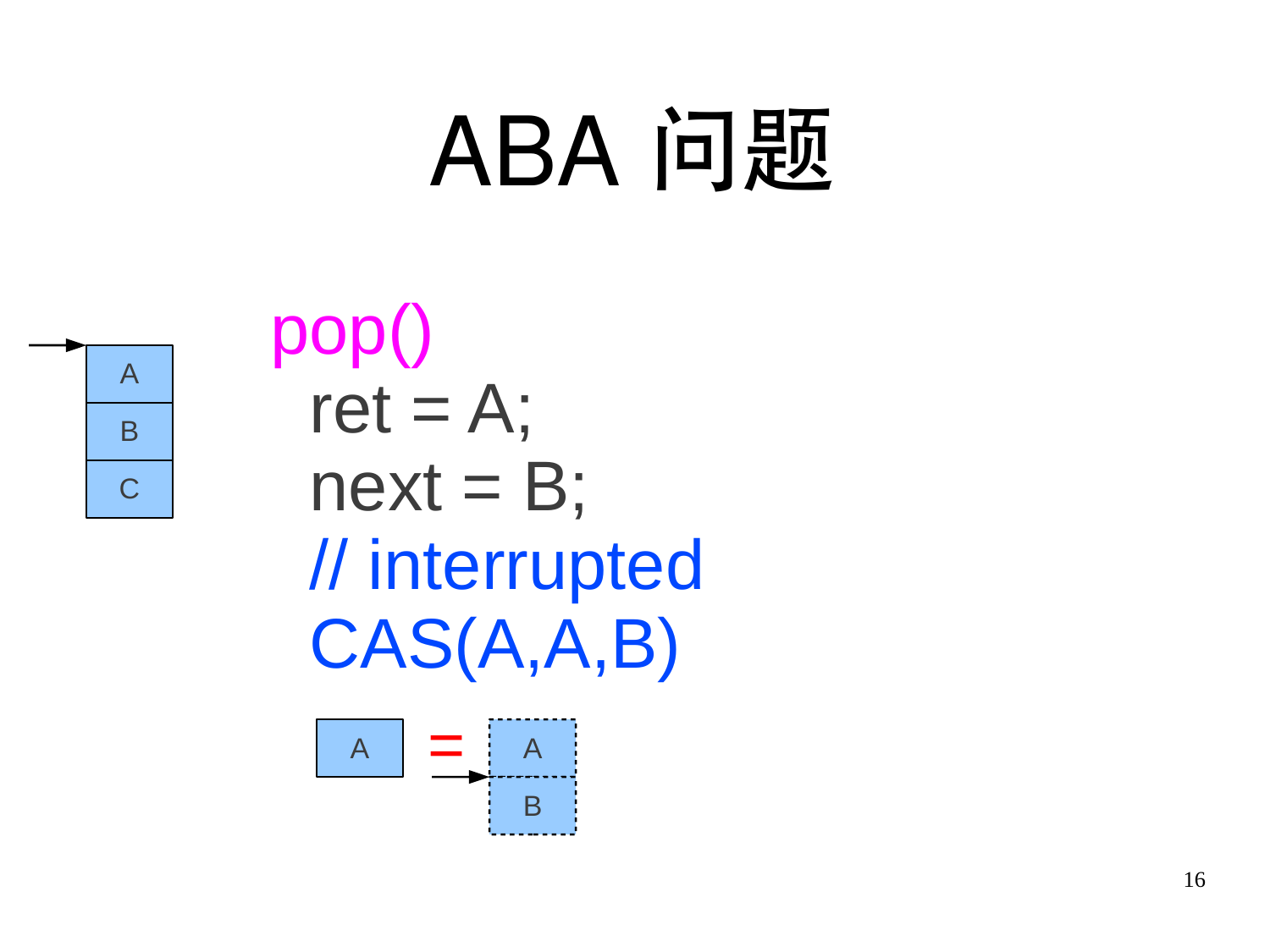





pop()  $ret = A$ ;  $next = B;$  CAS(A,A,B) A B  $\mathsf{A}$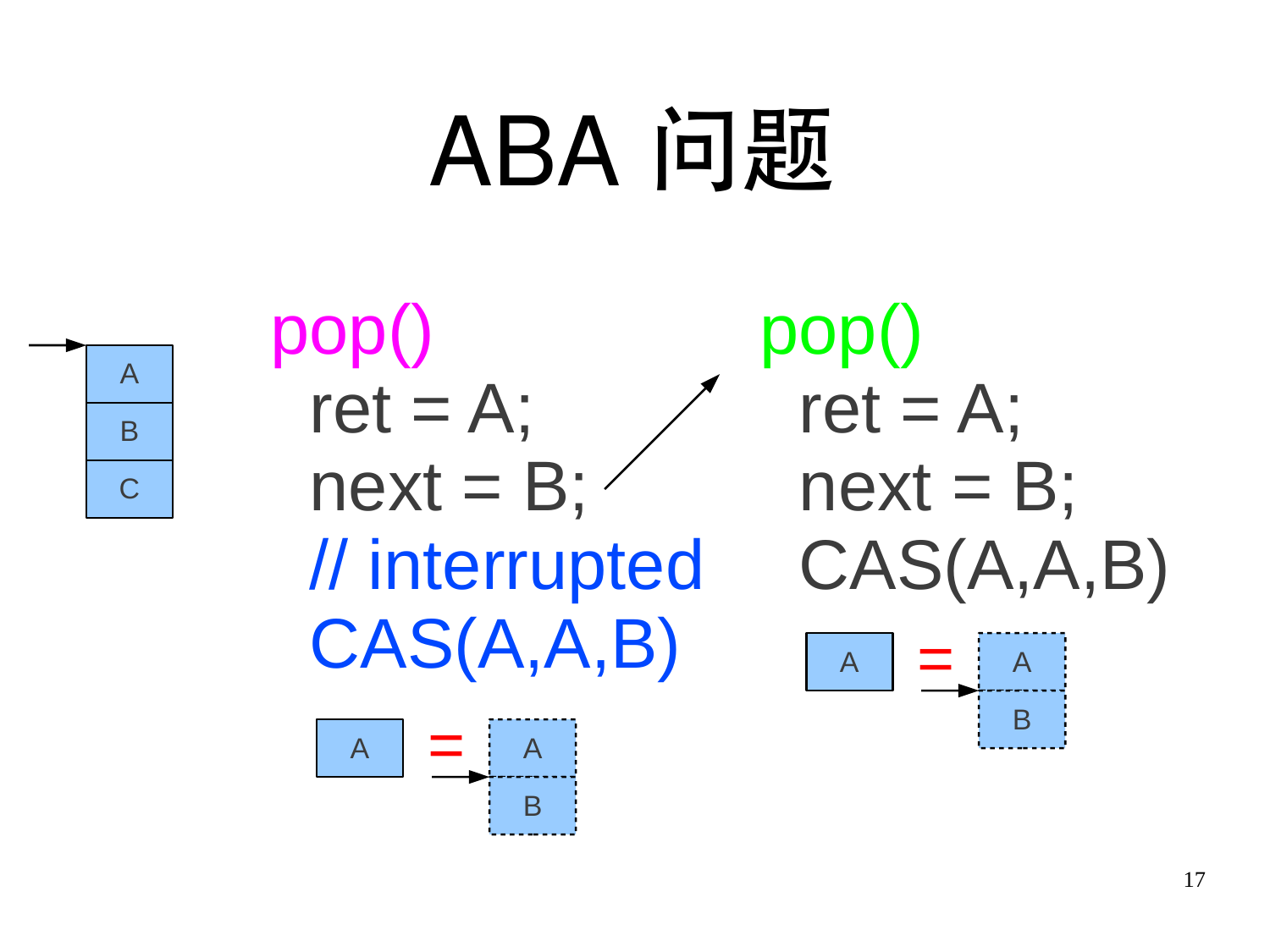### // interrupted CAS(A,A,B)

pop() ret  $= B$ ;  $next = C;$  CAS(B,B,C) return B;

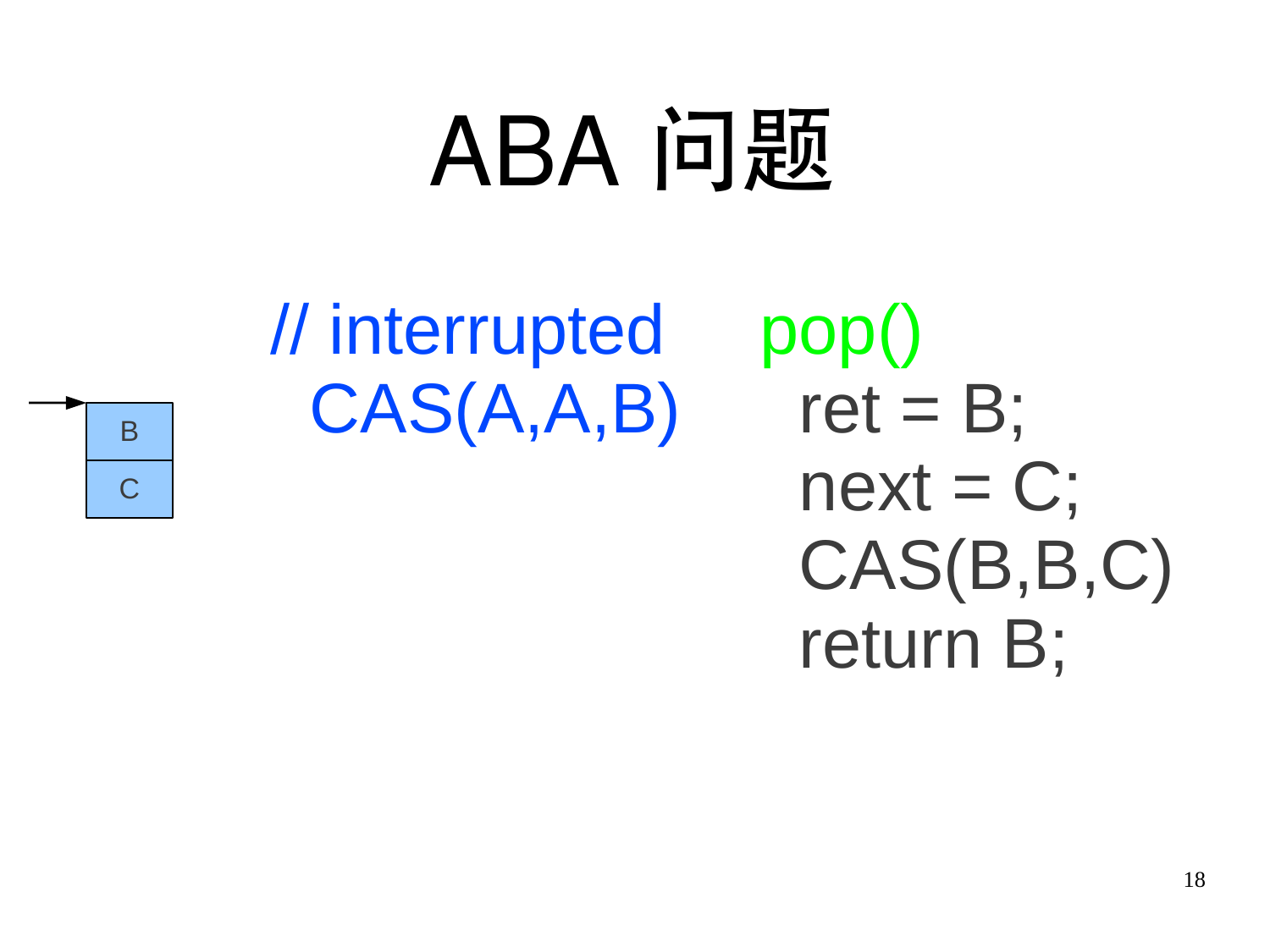#### // interrupted CAS(A,A,B)

push(A)  $A\rightarrow$ next = C; CAS(C,C,A)

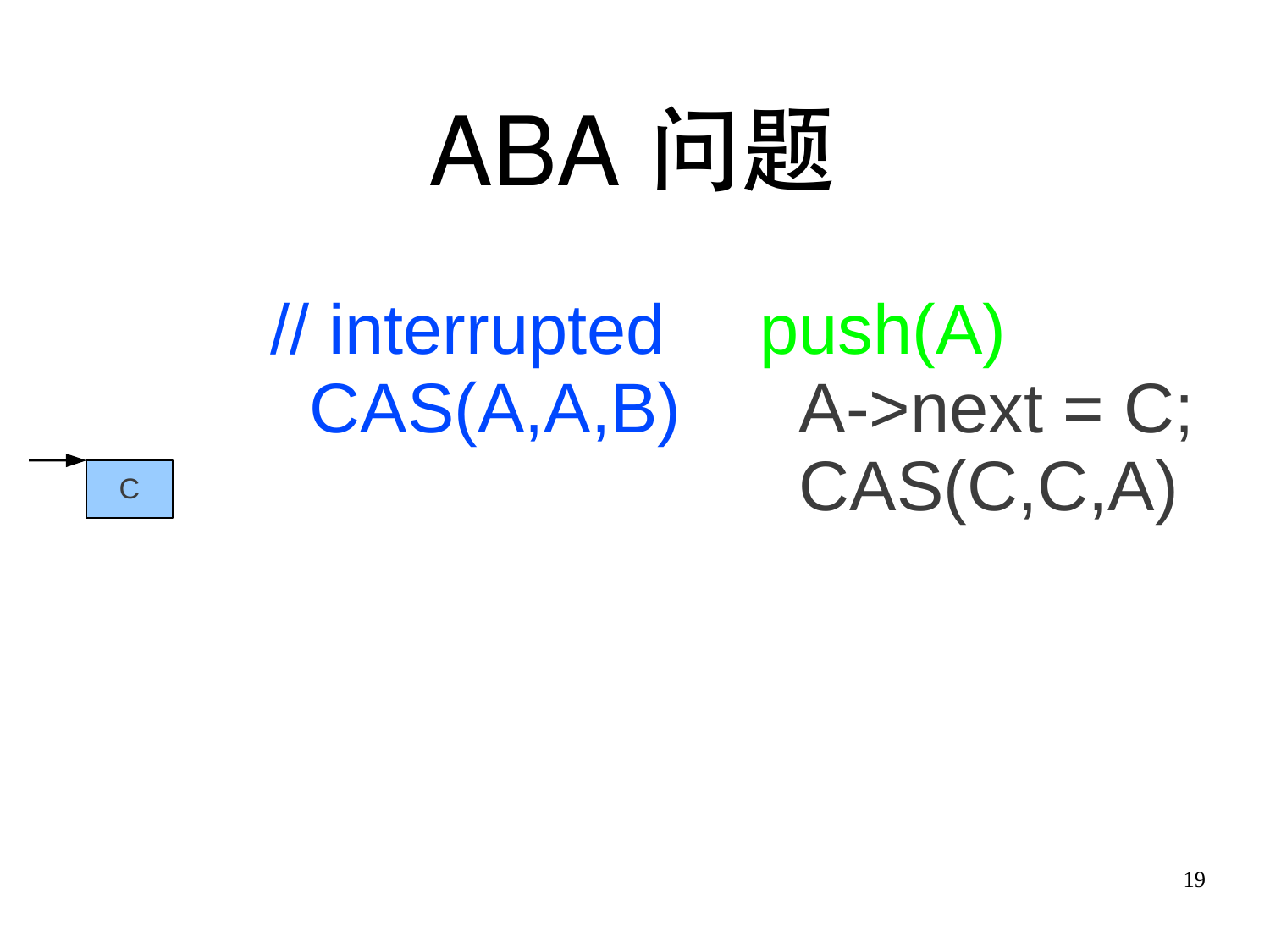// resumes  $A$   $CAS(A, A, B)$ 



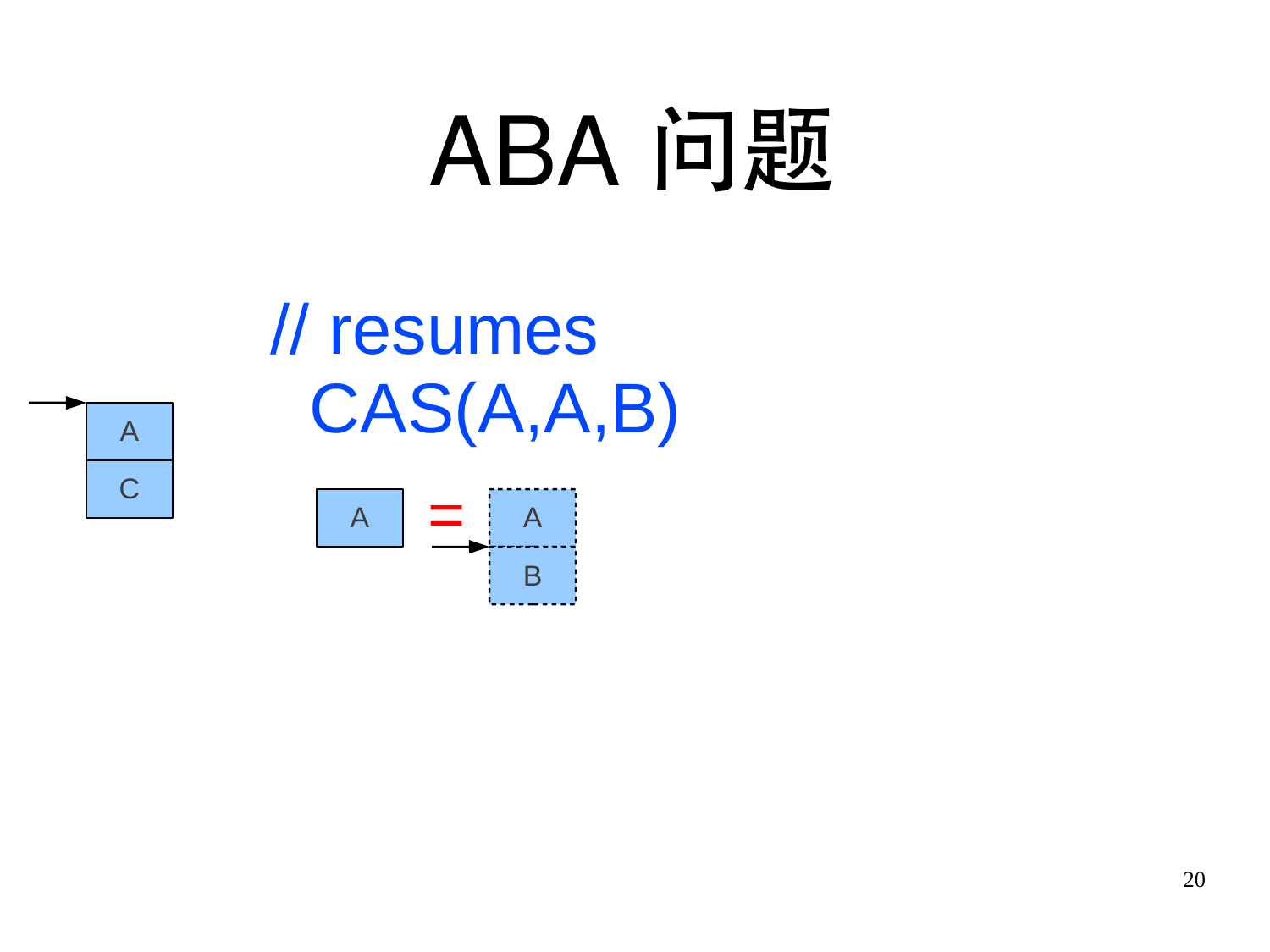// resumes  $\rightarrow$  X CAS(A,A,B)

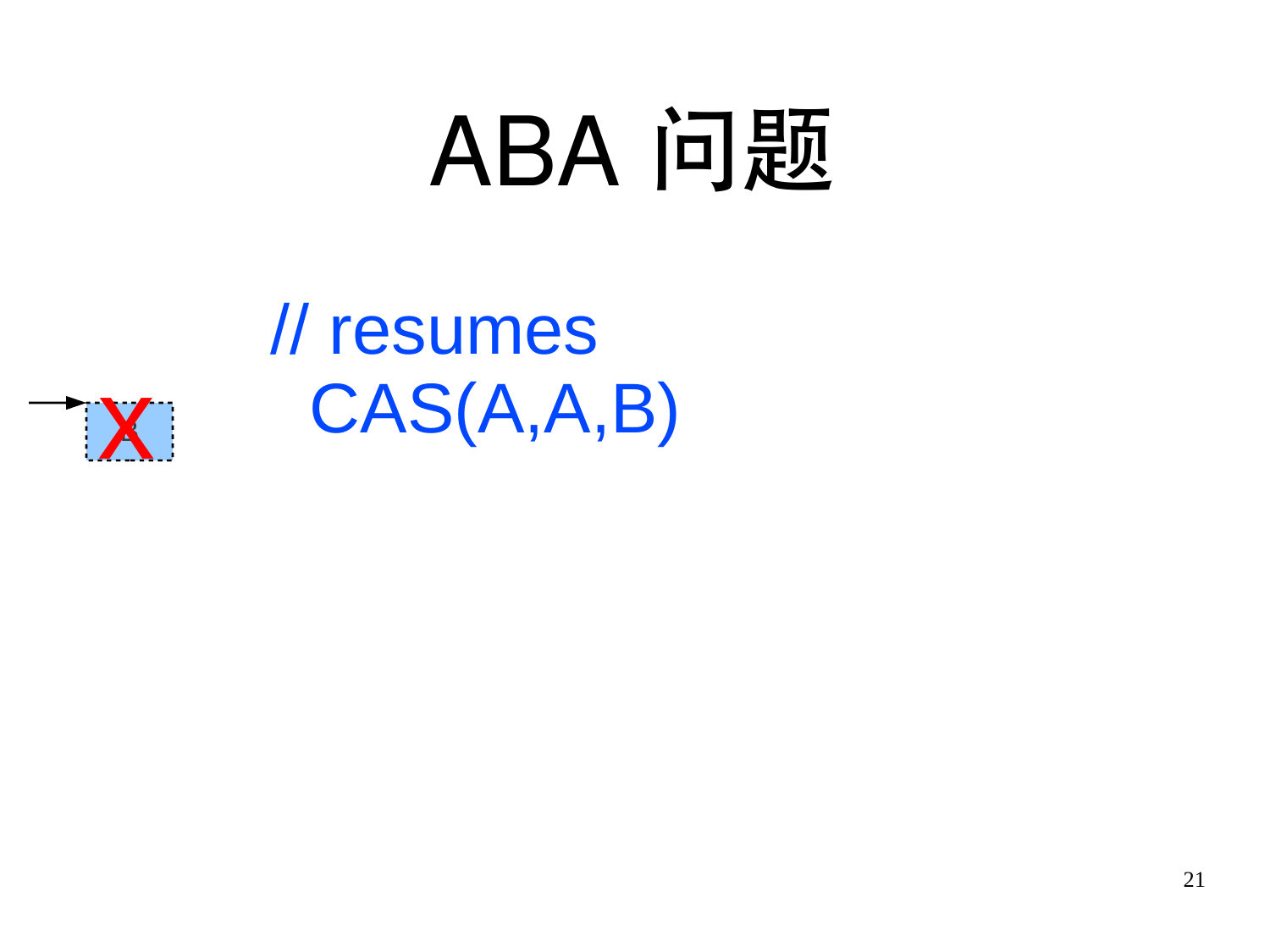#### **Stack with DWCAS**



```
Push(elem * x)d<sub>O</sub>old = qheadulink;oldseg = ghead-seq;x->link = old;
   cc = DWCAS (qhead,
                 <old, oldseq>,
                 \langle x, \text{oldeq+1} \rangle;
until (cc);
```

```
Pop()d<sub>O</sub>old = aheaduink;oldseg = ghead-seg;new = old->link;cc = DWCAS (qhead,
                <old, oldseq>,
                \langle new, oldseq+1 \rangle;
until (cc);
return old;
```
slide taken from [CS380D]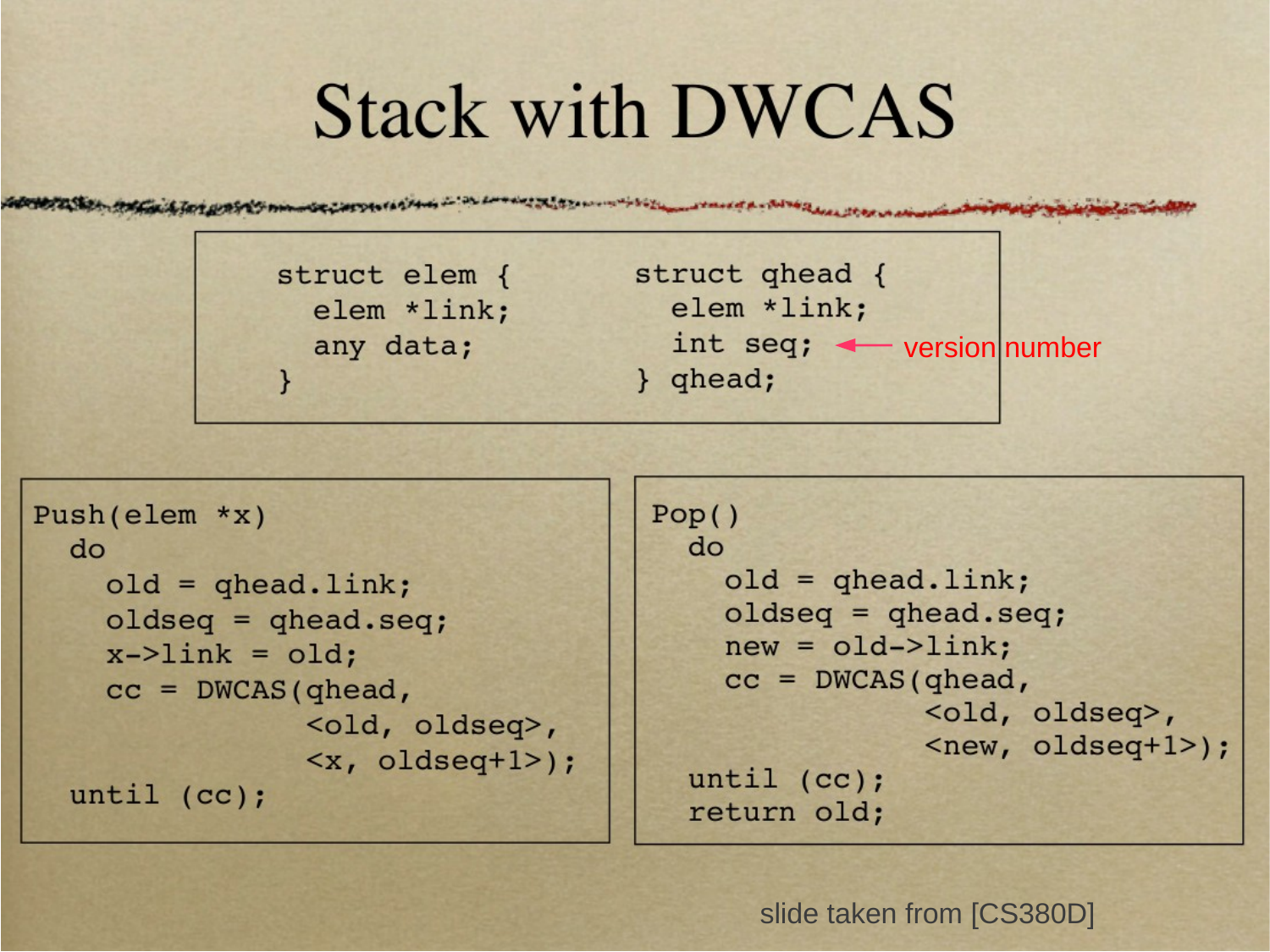

- 无锁编程概述
- 无锁编程实例
- 无锁编程研究问题
	- ‒ 无锁数据结构
	- ‒ Transactional Memory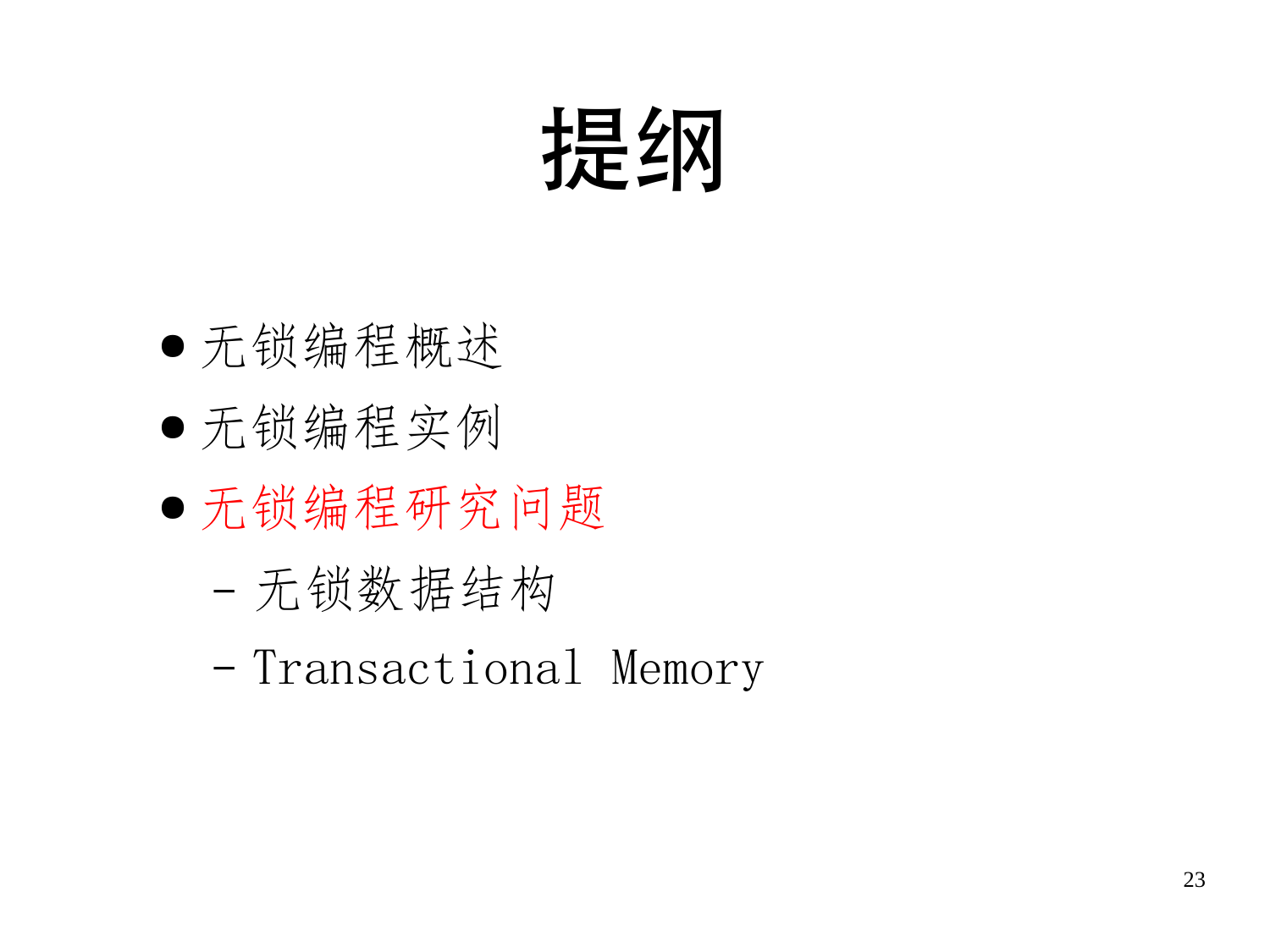

Transactional Memory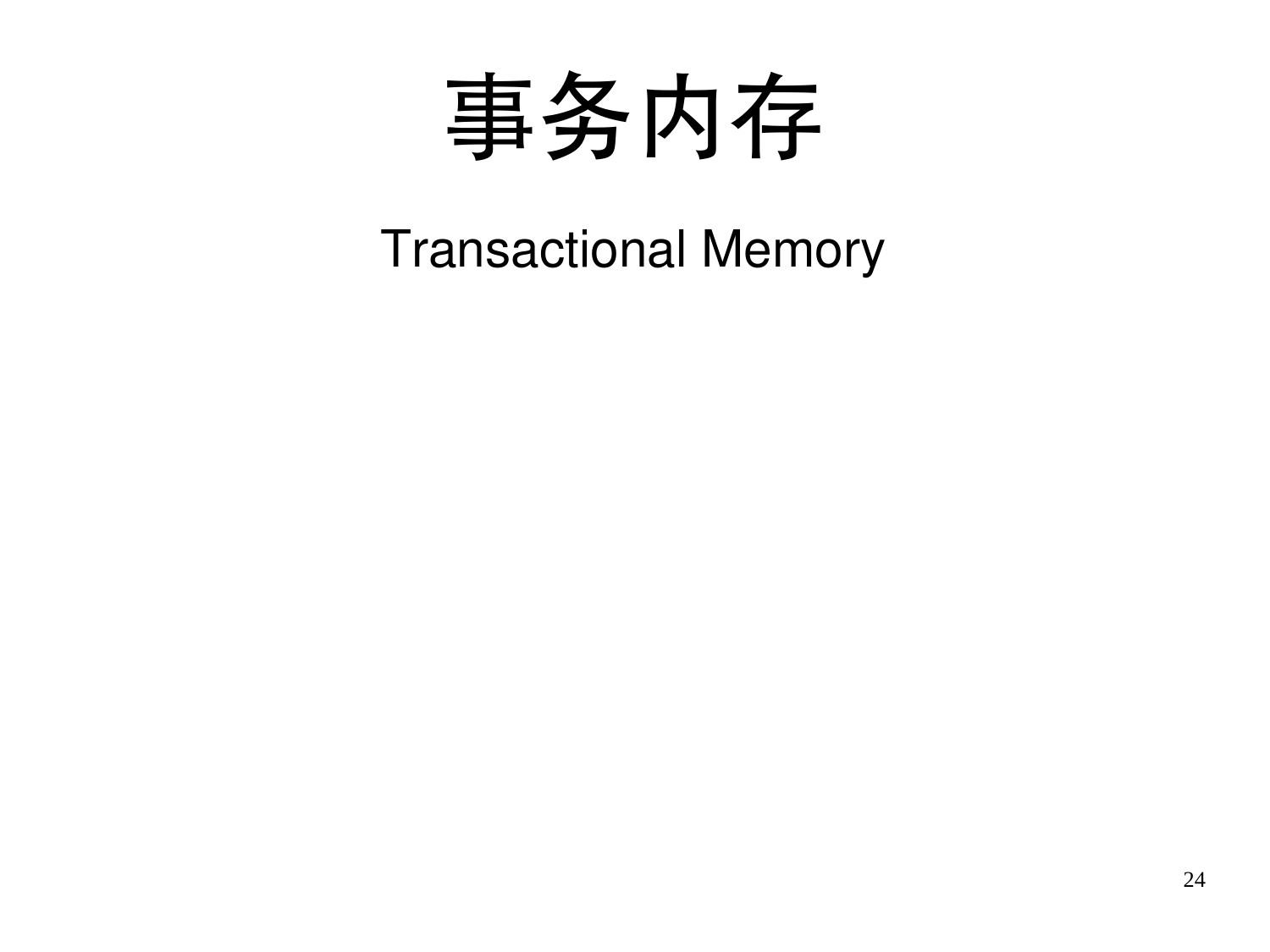#### 为什么叫 Transactional Memory

- 从 Database 的核心概念 Transaction 借鉴
- Database 一次 Transaction 过 程
	- 1. Begin the transaction
	- 2. Execute several data manipulations and queries
	- 3. If no errors occur then commit the transaction and end it
	- 4. If errors occur then rollback the transaction and end it
- ACI 特征 ( Atomicity, Consistency, Isolation )



Transaction State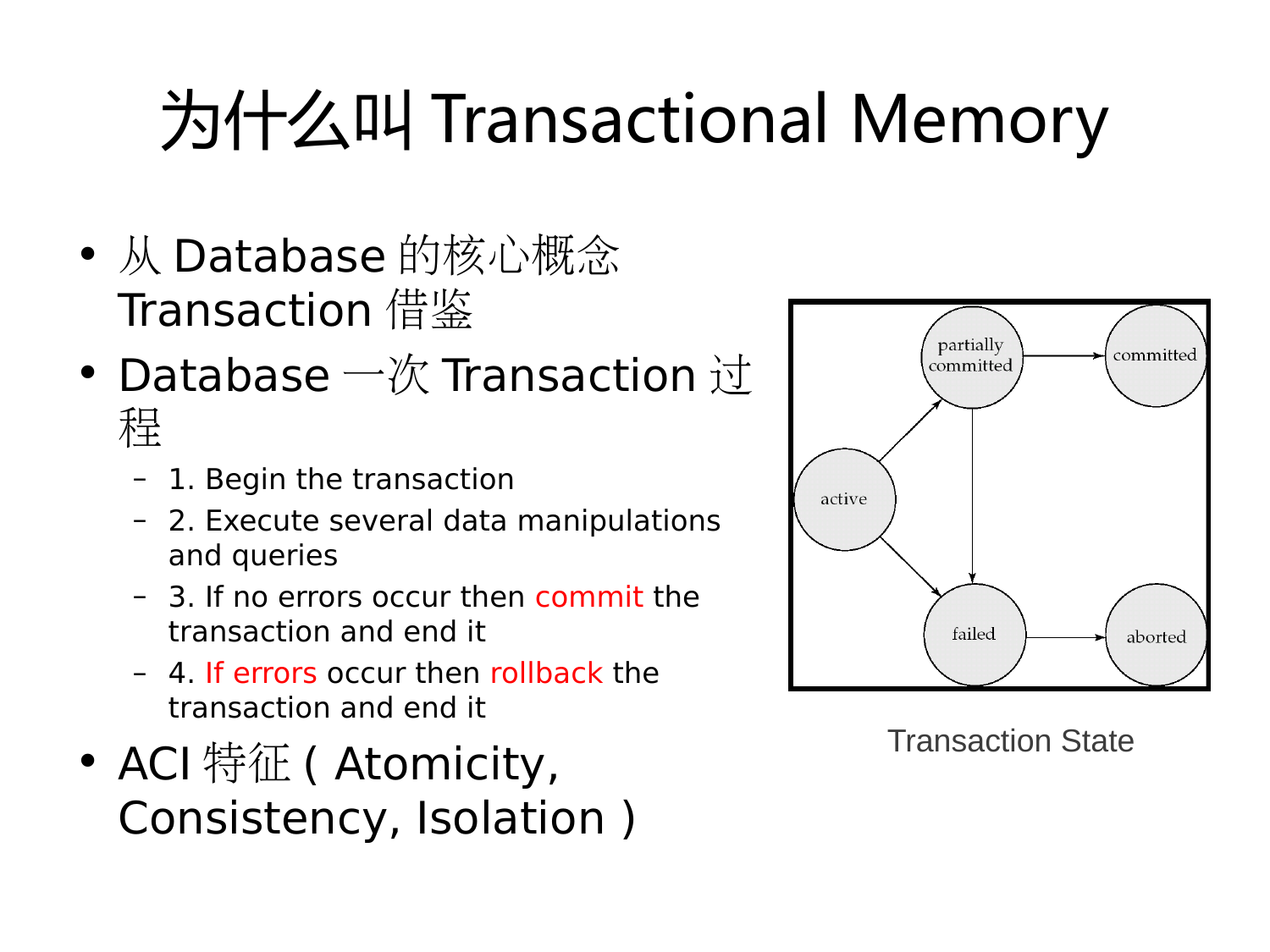#### Transactional Memory [TM M.K.]

#### •1977 Lomet

- –( 发现一种 ) 保证共享数据的抽象机制
- •1993 Herlihy and Moss, ISCA
	- Transactional Memory architectural support for lock-free data structures
	- 支持无锁数据结构的机制
- •ISCA, HPCA, PPoPP, PODC...
	- –Challenge: to build an efficient TM infrastructure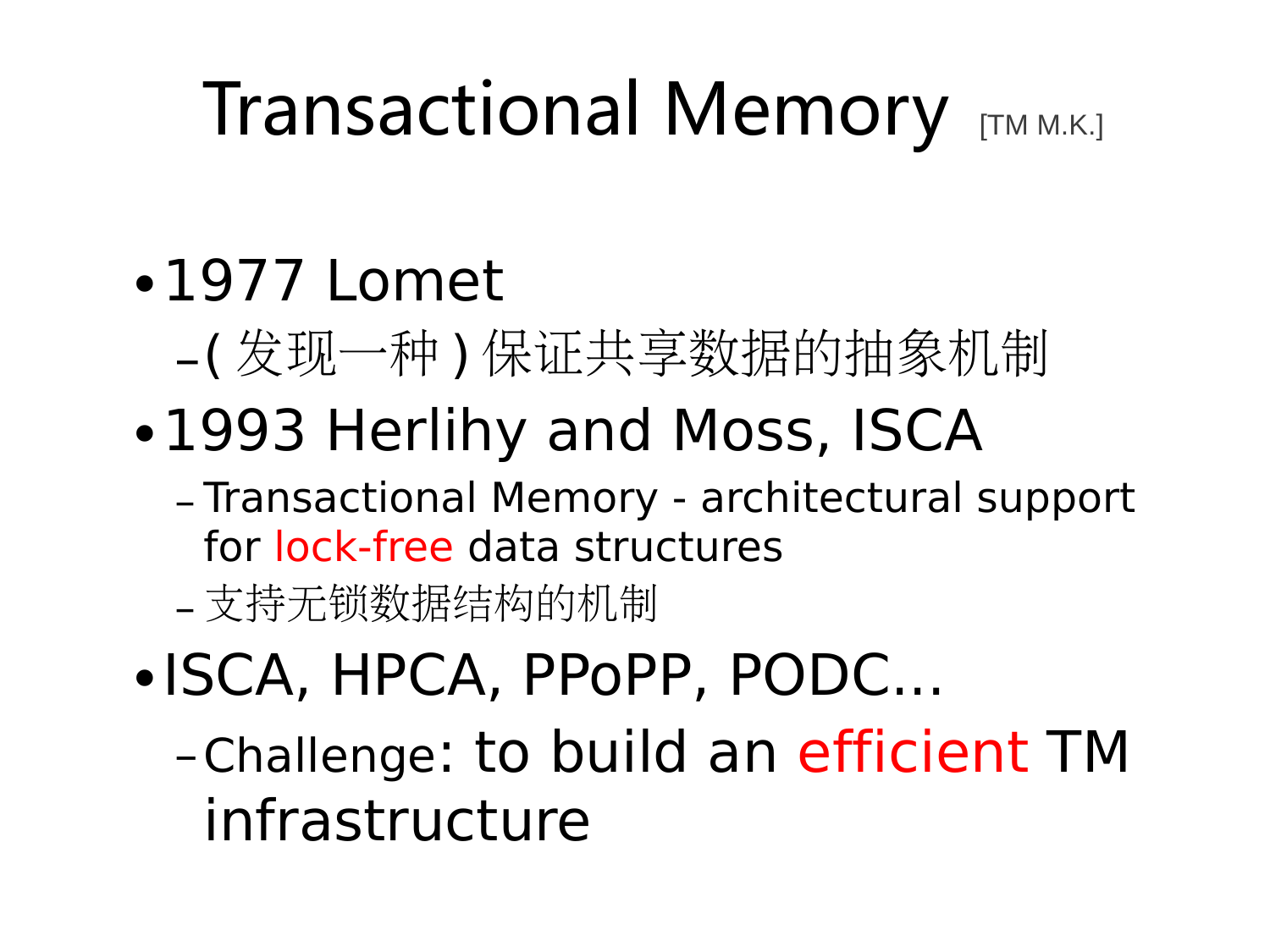### Herlihy and Moss, ISCA 1993

[TM M.K.]

- coined the term Transactional Memory
- 增加 6 种新指令供程序员构建无锁数据结构
	- load-transactional: 读数据到私有寄存器
	- load-transactional-exclusive: 读数据到私有寄存 器,如果 cache-miss, 请求数据所有权
	- store-transactional: 写到内存 (cache) 但其他进 程在 commit 之前不可见
	- commit: 提交内存更改
	- abort: 丢弃写更改
	- validate: 查询当前事务状态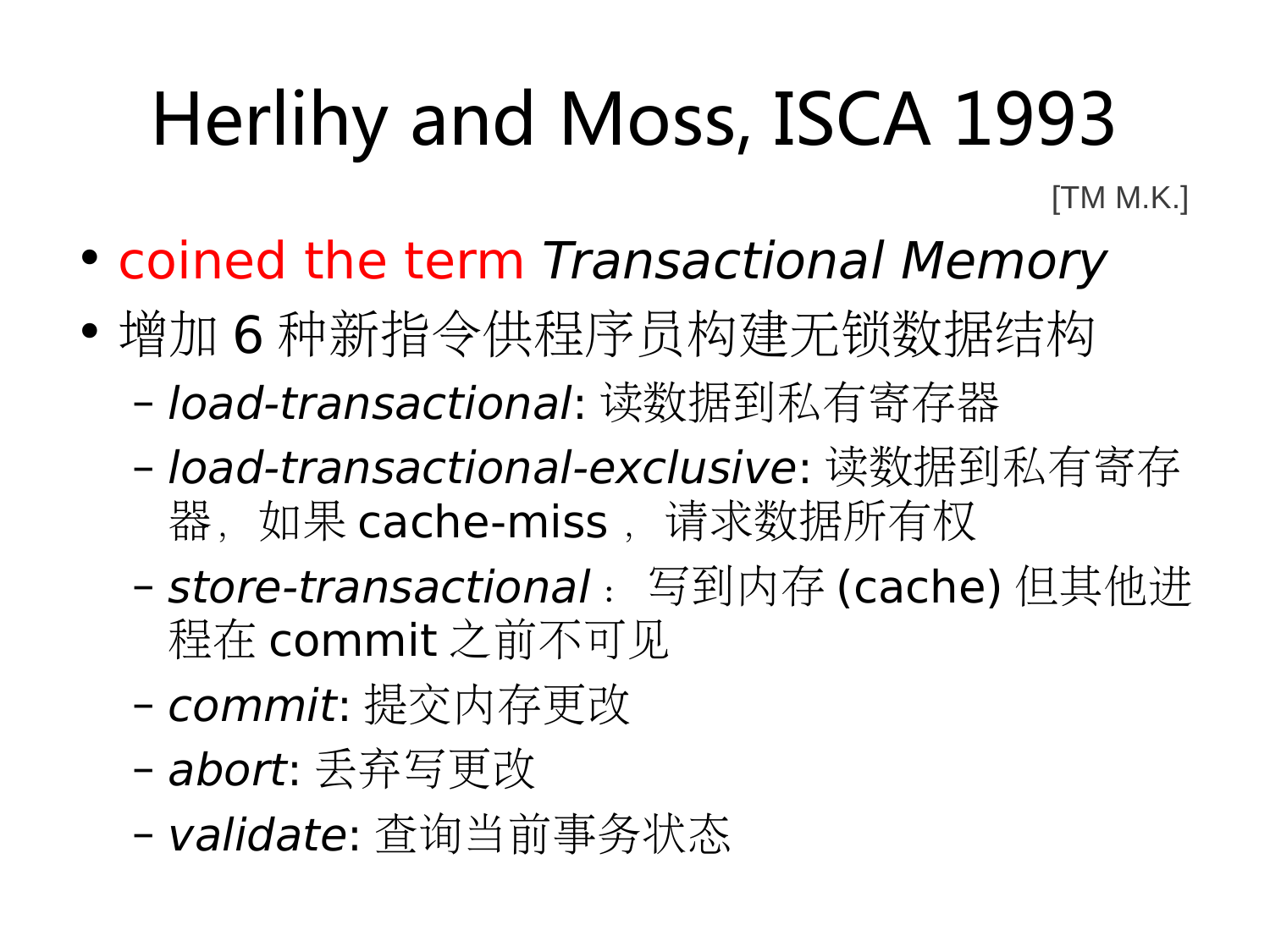## Herlihy and Moss, ISCA 1993

[TM M.K.]



FIGURE 4.7: Herlihy and Moss Ttransactional Mmemory support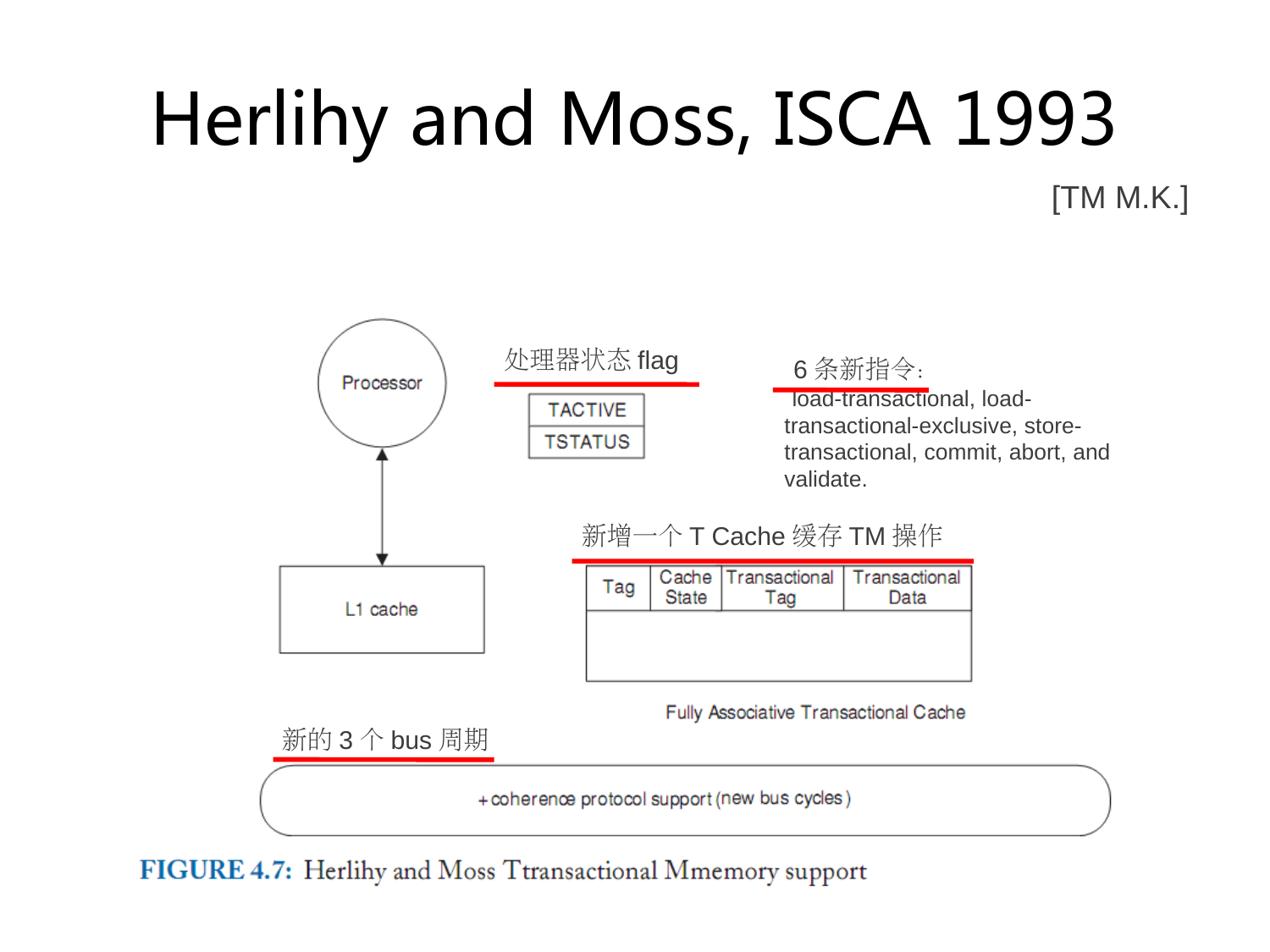#### Transactional Memory

[TM M.K.]

- TM 如何解决线程级并行?
	- 程序员把计算 wrap 成 transaction
	- 不是万能药,但是把同步操作从程序员转移到编译器、运行 环境和硬件
	- 目前主要的信心来自 transaction 解决了数据库的问题。尚 没有用 TM 来解决一般的并行编程问题。
	- 目前还只是语义级别的 TM 定义 ( 尚没有编译器、运行环境 、库的支持 )
	- TM 会和非 TM 的代码并存很长一段时间。 TM 的成功取决于 旧代码和新代码的无缝结合。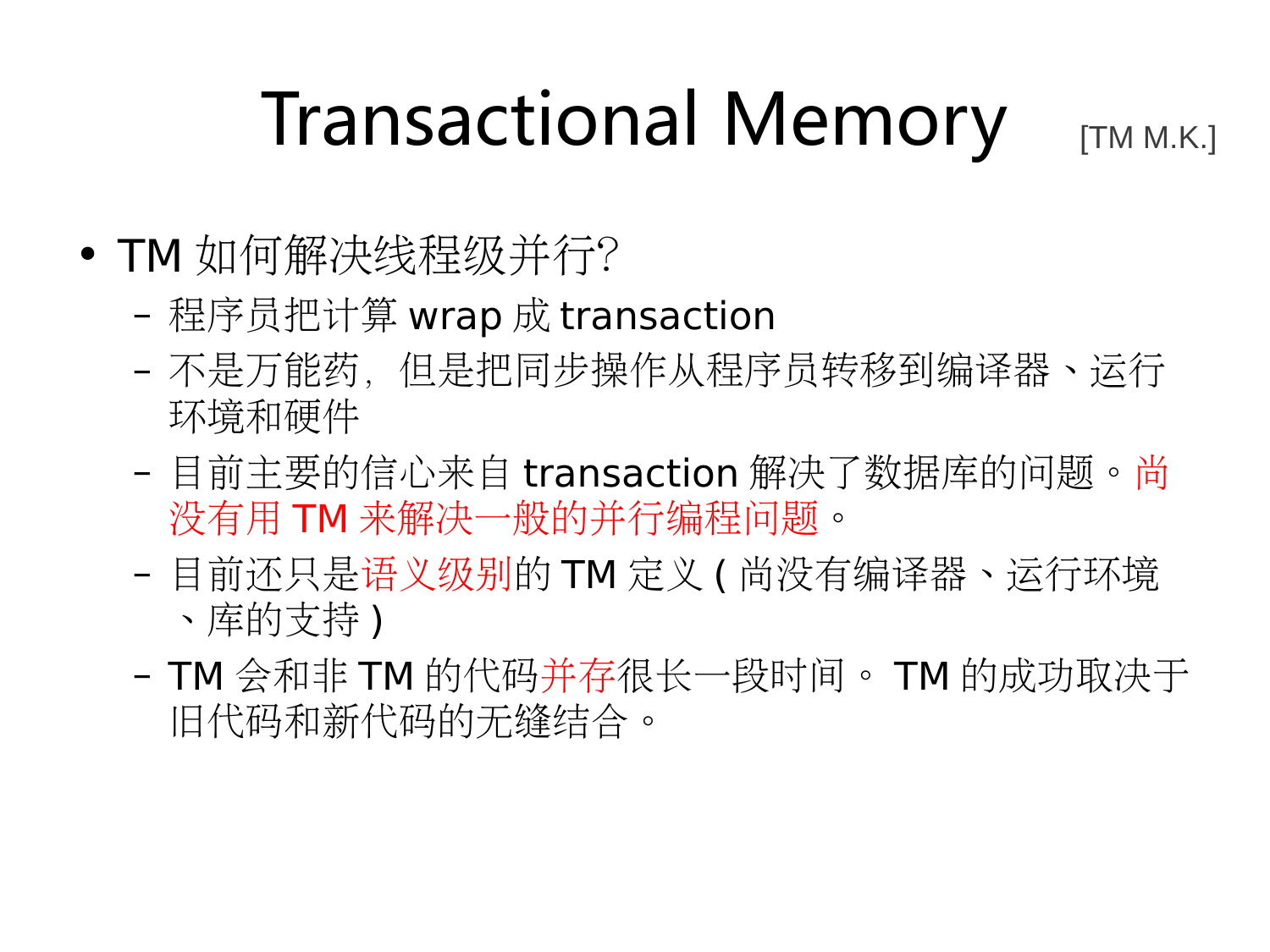## 小结

- 无锁编程可以避免使用锁的一些常见错 误,并有可能带来性能提高
- 设计通用的无锁算法很难,目前常见的有 一些无锁的数据结构
- 无锁的数据结构要求按照事务处理的方式 编程
- 事务内存是对无锁的支持,目前研究很 热,难点在于有效的实现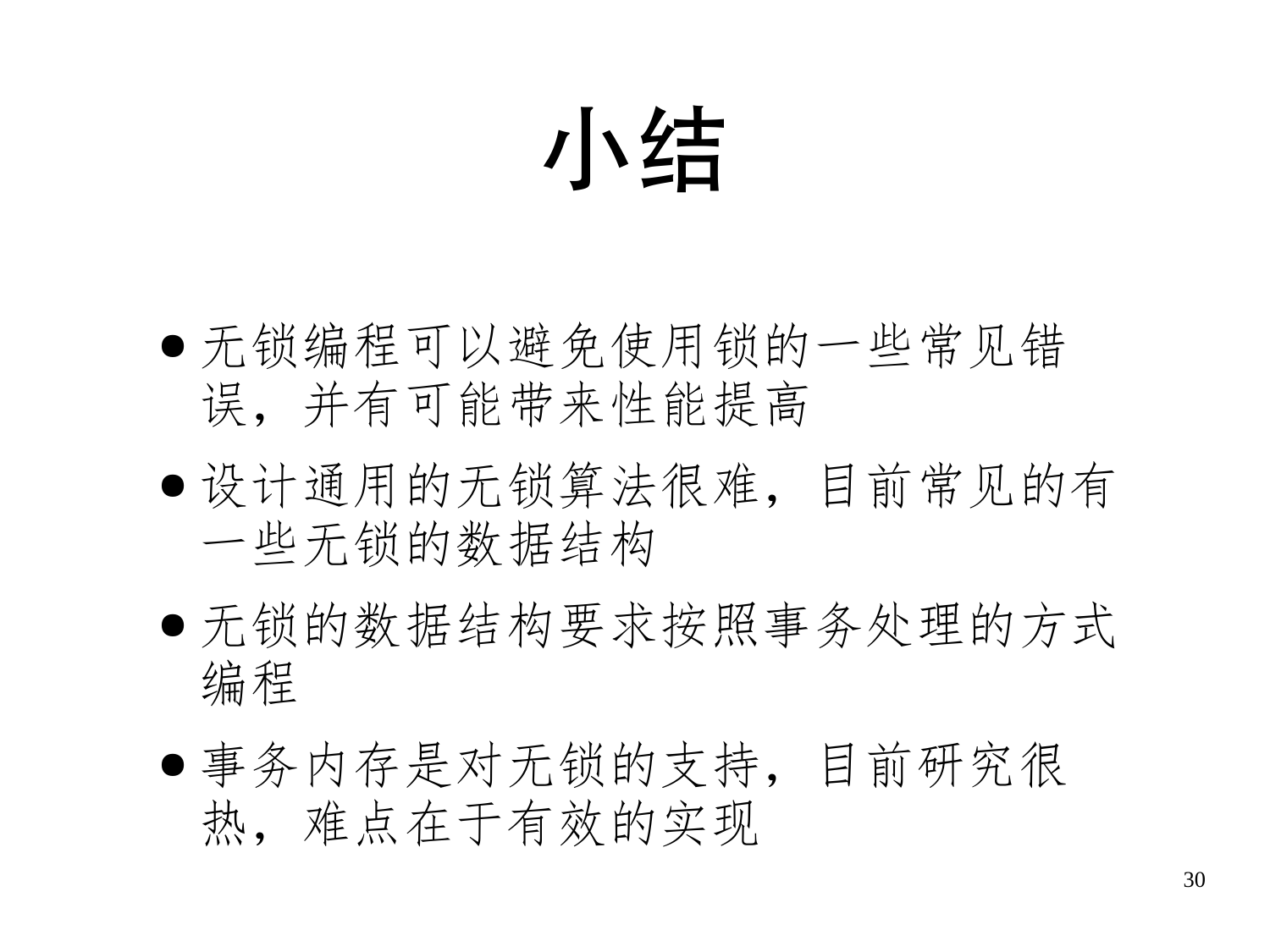参考资料

- [DRD08]Dr Dobbs, Writing Lock-Free Code: A Corrected Queue, http://drdobbs.com/highperformance-computing/210604448
- [LLF10] 杨小华,透过 Linux 内核看无锁编 程,http://www.ibm.com/developerworks/cn/lin ux/l-cn-lockfree/
- [Maurice 08]Maurice Herlichy and Nir Shavit, The Art of Multiprocessor Programming
- 31 ● [TM M.K.] James R. Larus and Ravi Rajwar, Transactional Memory, published by Morgan Kaufman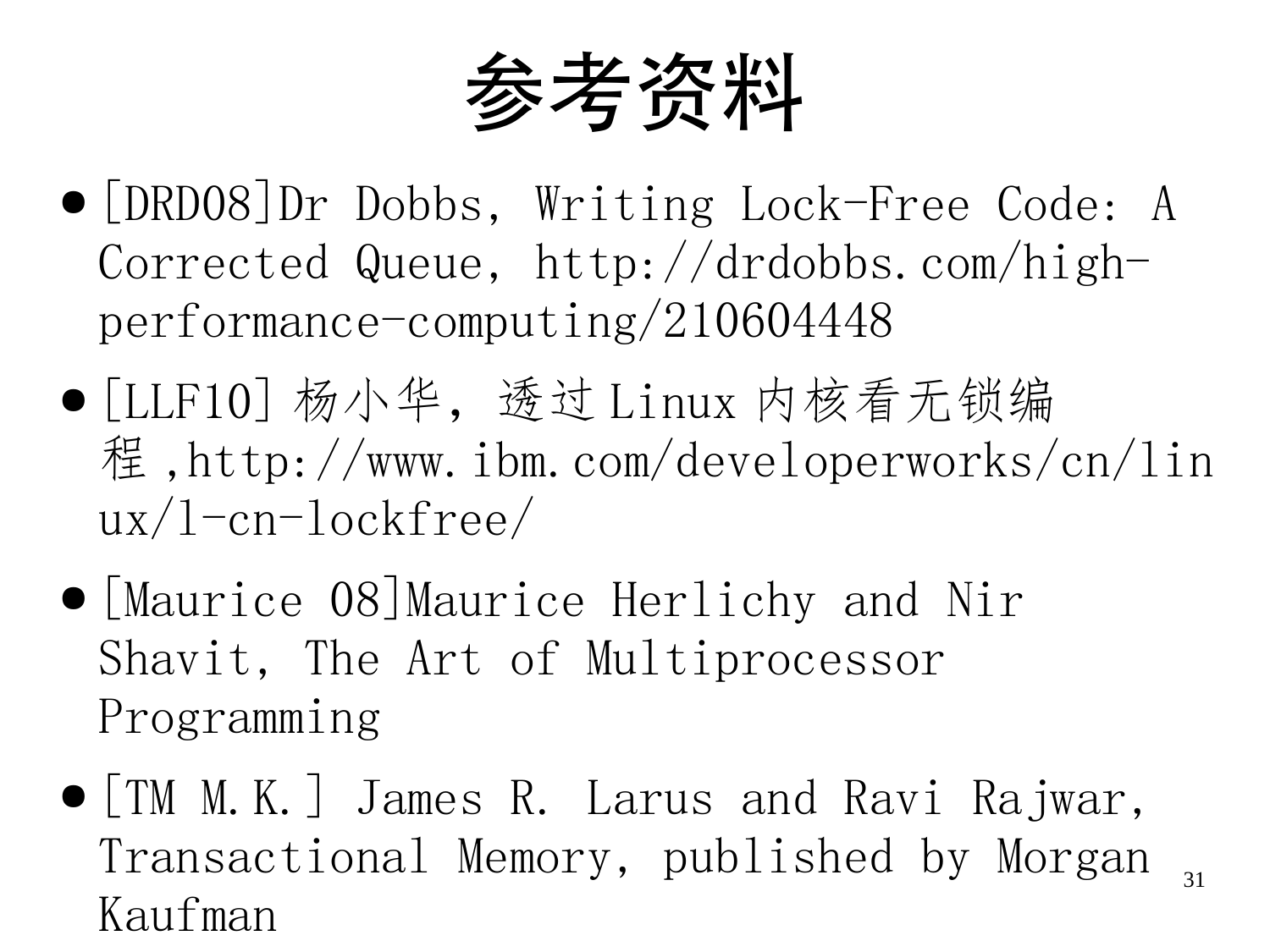参考资料

- [Herlihy 1991]Maurice Herlihy, Wait-free Synchronization,1991
- [NSYNC]Nonblocking synchronization bibliography, http://www.cs.wisc.edu/transmemory/biblio/swnbs.html
- [Langdale05]Geoff Langdale, Lock-Free Programming, www.cs.cmu.edu/ $410$ s05/lectures/L31\_LockFree.pdf
- 32 ● [Lee10]Patrick P.C. Lee, A Lock-Free, Cache-Efficient Multi-Core Synchronization Mechanism for Line-Rate Network Traffic Monitoring